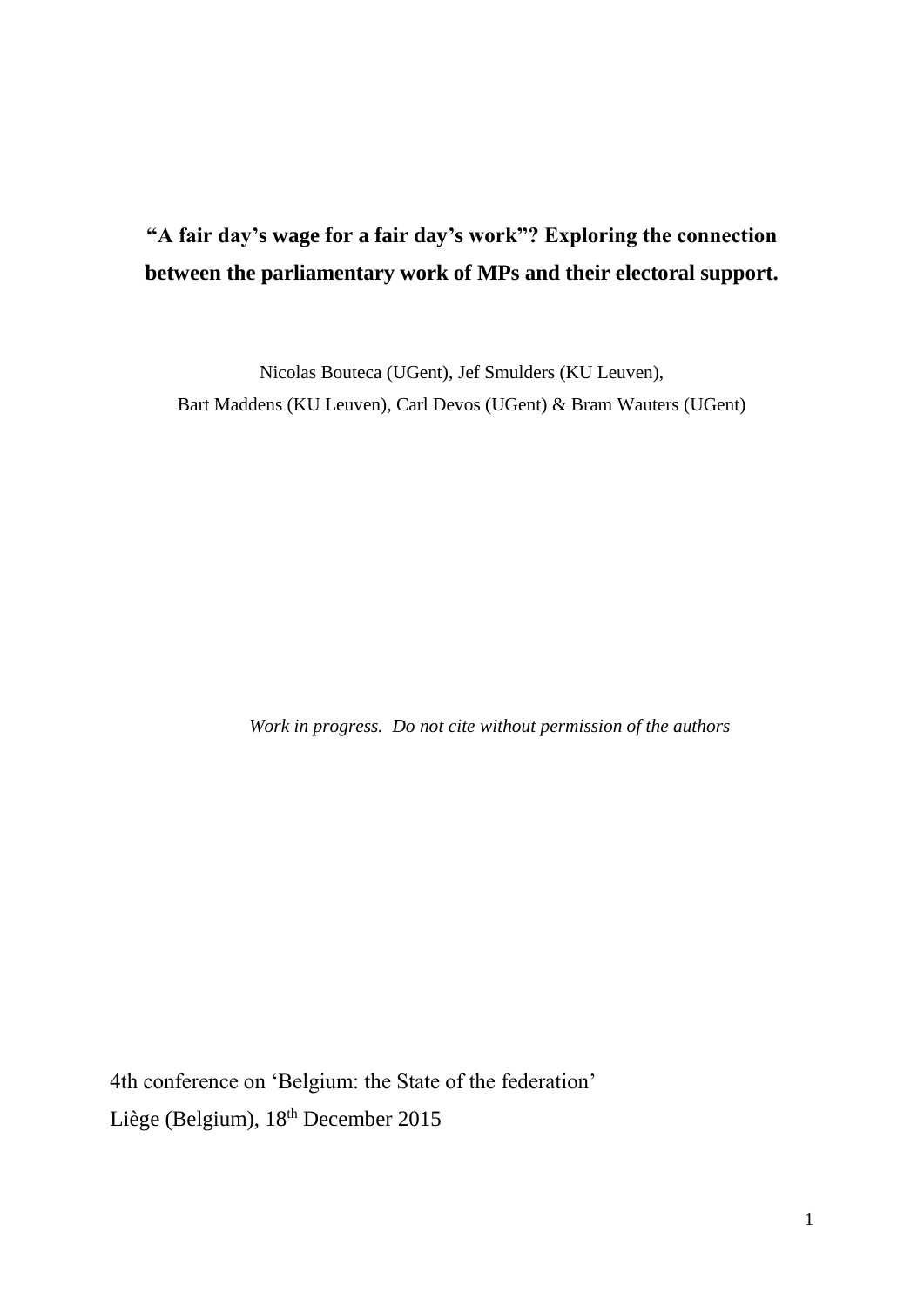#### **Introduction**

In order to increase their amount of preferential votes, MPs generally build up a personal reputation (Mayhew, 1974). This can be done highlighting personal traits, which are in the literature often named personal vote earning attributes (PVEA's) (e.g. Shugart et al., 2005; Tavits, 2010). These traits could refer to identity-based elements such as local affiliation or gender (Sanbonmatsu, 2002; Tavits, 2010), or to activities such as constituency service (Cain et al., 1984; Lancaster & Patterson, 1990) or deviant voting behavior (Crisp et al., 2005). We argue that personal reputations could also be built through initiating legislation and controlling the government in parliament. These latter two activities are in itself very important functions of an MP in a parliamentary democracy, but they should also be understood with an electoral connection in mind. By proposing bills and asking parliamentary questions MPs hope to convince voters about their capabilities and realizations, and subsequently to gain electoral support at the next elections. Under ideal circumstances MPs who are active and give qualitative input to the parliamentary debate should get more votes in comparison to those who do not make much effort. The question arises to what extent this is the case. In this article, the added value of 'hard work' in parliament for preferential votes is put to the test.

Earlier research, in candidate-centered as well as party-centered systems, found proof for the assumption that 'hard workers' are rewarded with a greater number of personal votes (Crisp et. al, 2004; Rasch, 2009; Bowler, 2011). But all these studies focused on the number of parliamentary questions or sponsored bills to assess the impact of work in parliament on the number of obtained votes. It is, however, self-evident that being a 'good' parliamentarian is more than asking many questions or sponsoring many bills. When the impact of a politician's parliamentary control is nonexistent, when his or her work does not lead to public debates or none of his/her bills influences law-making, then the quality of the parliamentary work is low, irrespective of the number of initiatives. In other words, the quantity of work cannot be the only parameter to decide who is doing a 'good' job and who is not. Relevant legislators also get things done or make life difficult for the government. Because quantity does not (automatically) equal quality, this paper not only tests the connection between parliamentary work and preferential votes by looking at the amount of work of legislators but also by taking the perceived quality of their job as an MP into account. Moreover, contrary to earlier research, we also account for the difference between MPs of government parties and those who belong to opposition parties. This position can affect the leeway given to MPs to build a personal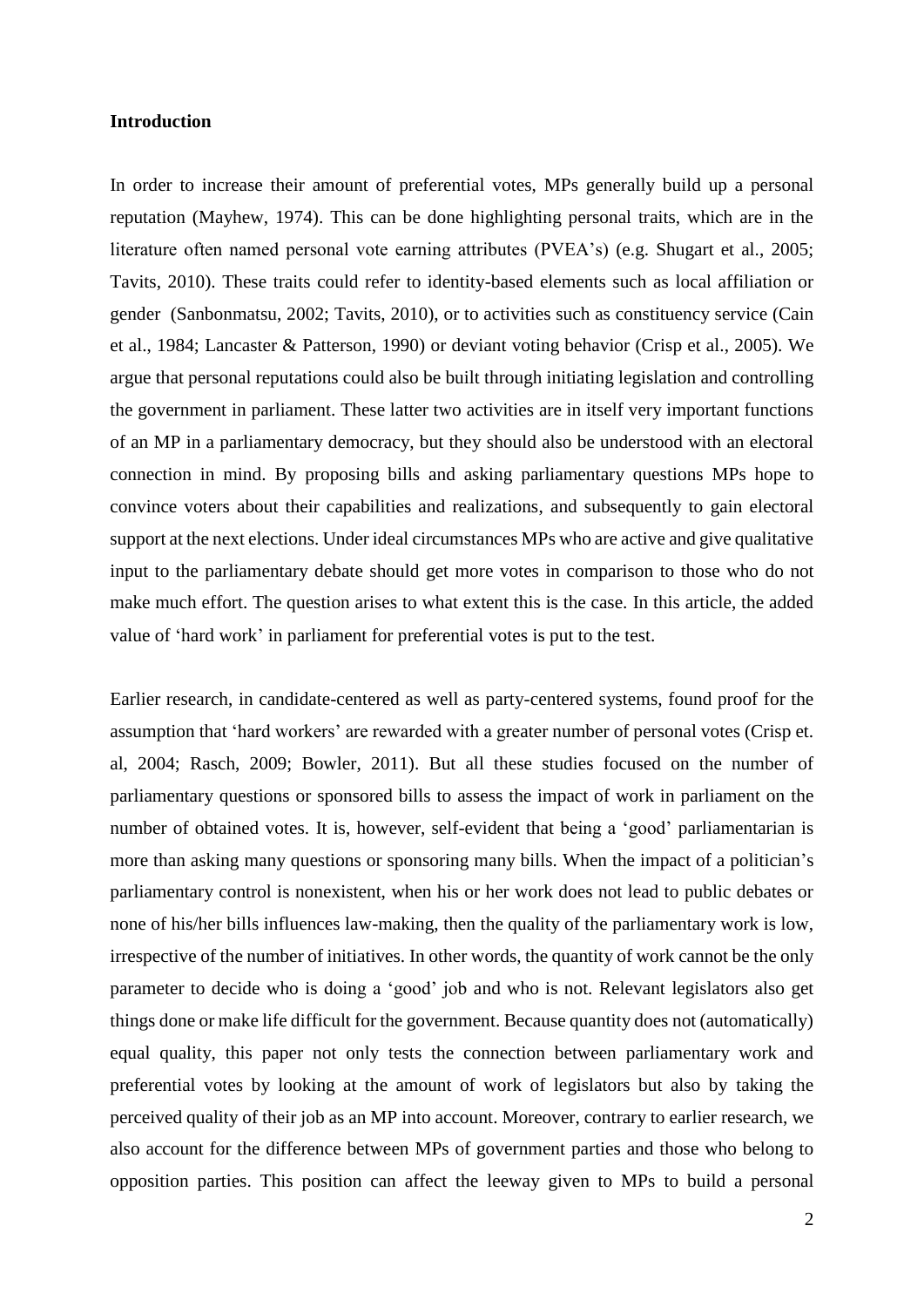reputation with their parliamentary work and the parliamentary tools at their disposal to acquire visibility.

In order to test whether parliamentary work pays off in terms of attracting preferential votes, we use of data on the 2014 federal and regional elections in Belgium. This is an interesting case for several reasons. First of all, Belgium is an appropriate example of a flexible-list PR system. This electoral system is quite common in Europe, but has only scarcely been studied. Moreover, preferential votes are highly important for the careers of politicians in these systems. Getting elected into parliament is not primarily the result of personal popularity, but mainly the consequence of having a good list position. But because the latter is related to the amount of preferential votes a candidate received in earlier elections (André et al., 2015), the mechanisms that determine the amount of votes of a candidate are highly relevant. Finally, the Belgian case is interesting because, as far as we know, it is the only country in which the work of MPs is extensively qualitatively assessed by experts.

The remainder of the paper proceeds as follows. In the first two paragraphs we elaborate on personal vote earning attributes (PVEA's) and parliamentary work as a PVEA. Afterwards we address the implications of belonging to a government party and the opposition for the visibility of parliamentary work. Subsequently, the peculiarities of the Belgian electoral system are explained, followed by a description of our data and methods. In the next section the results are described. We end our paper with a discussion and some concluding remarks.

## **Personal vote earning attributes**

In elections, there is not only competition between parties, but also individual politicians enter the electoral arena to compete with each other. These individual politicians could 'earn' their seat by relying on the party label and on the votes obtained by the party, or they could try to build up a personal reputation and gain votes for themselves. The extent to which individuals will do efforts to advance a personal reputation (instead of a party reputation) depends on the electoral system, as Carey and Shugart (1995) contend in a seminal article on this topic. They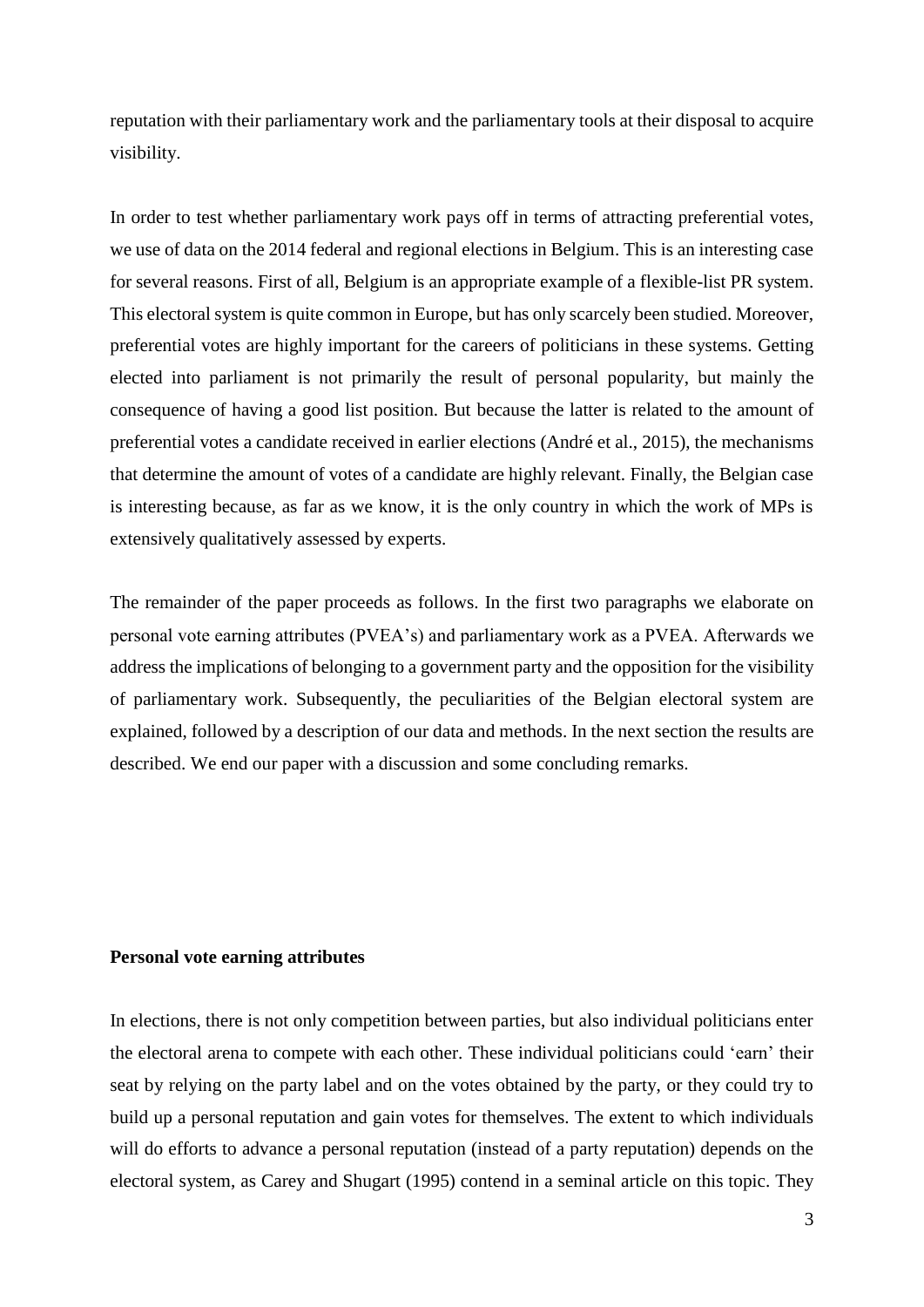distinguish four crucial elements in this perspective: ballot control, vote pooling, types of votes, and district magnitude. The central idea behind these factors is that the more voters have a formal impact on which candidates are elected, the more individual politicians are encouraged to cultivate a personal vote. It is in that perspective relevant to note that the last few years, reforms giving more weight to voters' preferences in the allocation of seats have occurred in several electoral systems across Europe (Renwick & Pilet, 2016). As a result, electoral systems in most European countries now allow voters to express preferences for candidates, not just for political parties. This corresponds to a general trend of 'institutionalized personalization' (Rahat & Sheafer, 2007; Balmas et al., 2014), i.e. institutional reforms increasing the role of individual politicians. Preferential votes for candidates have thus become increasingly more important to become elected. This makes that individual candidates will do their best to build a personal reputation, which will yield them votes at elections.

In addition, also parties themselves have an interest in allowing and supporting these personal reputations. The concept of 'behavioral personalization' states that voters increasingly base their vote choice on evaluations of individual candidates, rather than on evaluations of parties (Rahat & Sheafer, 2007; Karvonen, 2010). As such, it is in the parties own interest to have many candidates on the list that succeed in attracting votes for themselves, and at the same time, also for the party. This party interest is confirmed by the observation that politicians that score high on preferential votes are rewarded with a good position on the list at the next elections (Crisp et al., 2013; André et al., 2015).

This all points us to the importance of a building a personal reputation in elections. Individual politicians can do so by acquiring or promoting a number of personal traits, which are called 'personal vote-earning attributes' (PVEA) (e.g. Shugart et al., 2005; Tavits, 2010). Two broad kinds of such attributes can be identified: identity-based attributes and activity-based attributes. In other words, it is about who politicians are (identity) and what they do (activity).

We will first discuss identity-based PVEA's. Voters often lack resources, time or interest to become informed about all candidates in elections. Therefore, they rely on voting cues to make their choice at the ballot box (McDermott, 2009). The party a candidate belongs to is the most evident label a voter can rely on to obtain an idea about where the candidate stands for, but also personal characteristics could function as such a cue. Characteristics such as gender (Sanbonmatsu, 2002; McElroy & Marsh, 2010; Mariën et al., forthcoming), ethnic origin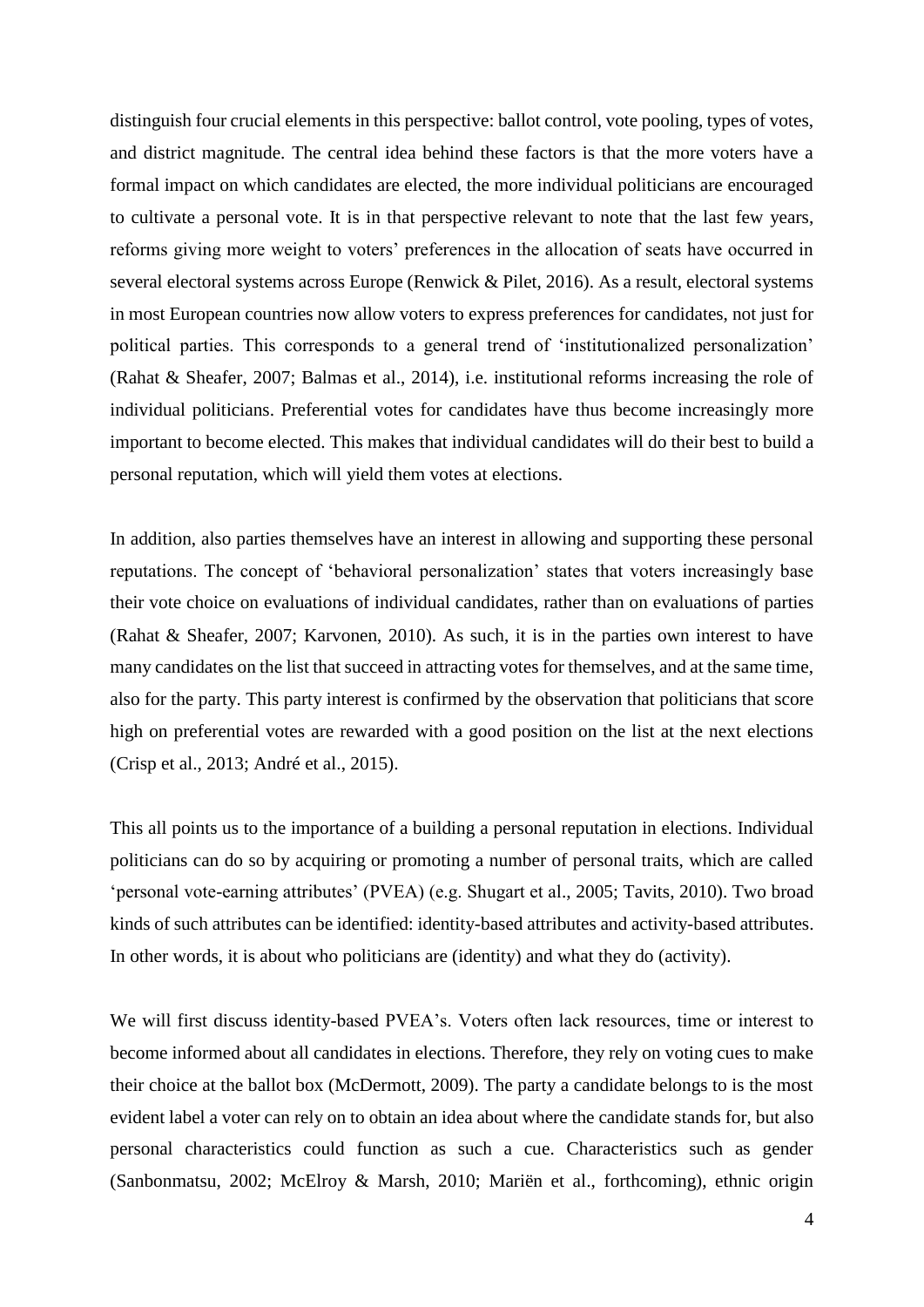(Téney et al., 2010) and social class (McDermott, 2009) have come forward in research on voting behavior as characteristics that yield more votes among (particular groups of) voters. A special feature in this respect, that has attracted much research attention, is constituted by the local ties of politicians. Research has demonstrated that candidates with a local birthplace in the district and/or with local political experience tend to be electorally more successful in their district than other candidates (Shugart et al., 2005; Tavits, 2010; Put & Maddens, 2015).

Identity is not the only source for building up a personal reputation, politicians could also exploit activities to do so. This is not so easy and requires more effort from voters, as activities are not as visible as identity. A first illustration related to the previous point about local ties, is that some MPs engage extensively in constituency service to increase their local political popularity (Cain et al., 1984; Lancaster & Patterson, 1990). Another way of strengthening their personal reputation is behaving more independently in parliament, either by voting more regularly against the party (Crisp et al., 2005; Tavits, 2005) or by initiating more individualbased legislative proposals (Bräuninger et al., 2012).

In this article, we do not focus on constituency service nor on voting behavior in parliament as PVEA's, but scrutinize the effect of the two most essential functions of parliament, i.e. initiating legislation (by means of bills) and controlling the government (by means of parliamentary questions). We want to figure out whether the quantity and quality of this kind of activities could serve as a personal vote earning attribute. Or in other words, whether engaging in legislative and control work in parliament brings more votes to incumbent MPs.

Most research considers parliamentary work as a dependent variable, and has investigated which electoral system characteristics and individual factors have an impact on the kind of parliamentary behavior (e.g. Tavits, 2010; Bräuninger et al., 2012). An electoral connection is often implicitly presupposed, but not empirically tested. This kind of research has demonstrated that MPs adapt their behavior because they believe it has an electoral effect, but the effect in itself is not investigated. For instance, Bräuninger et al. (2012) found that MPs elected by preferential votes initiate more single-authored bills in order to secure re-election, but whether single-authored bills indeed increase the chance to become re-elected is not studied. It is the aim of the paper to investigate this electoral connection. In the next section, we will give arguments why parliamentary work (here operationalized as initiating legislation and controlling the government) could serve as a PVEA.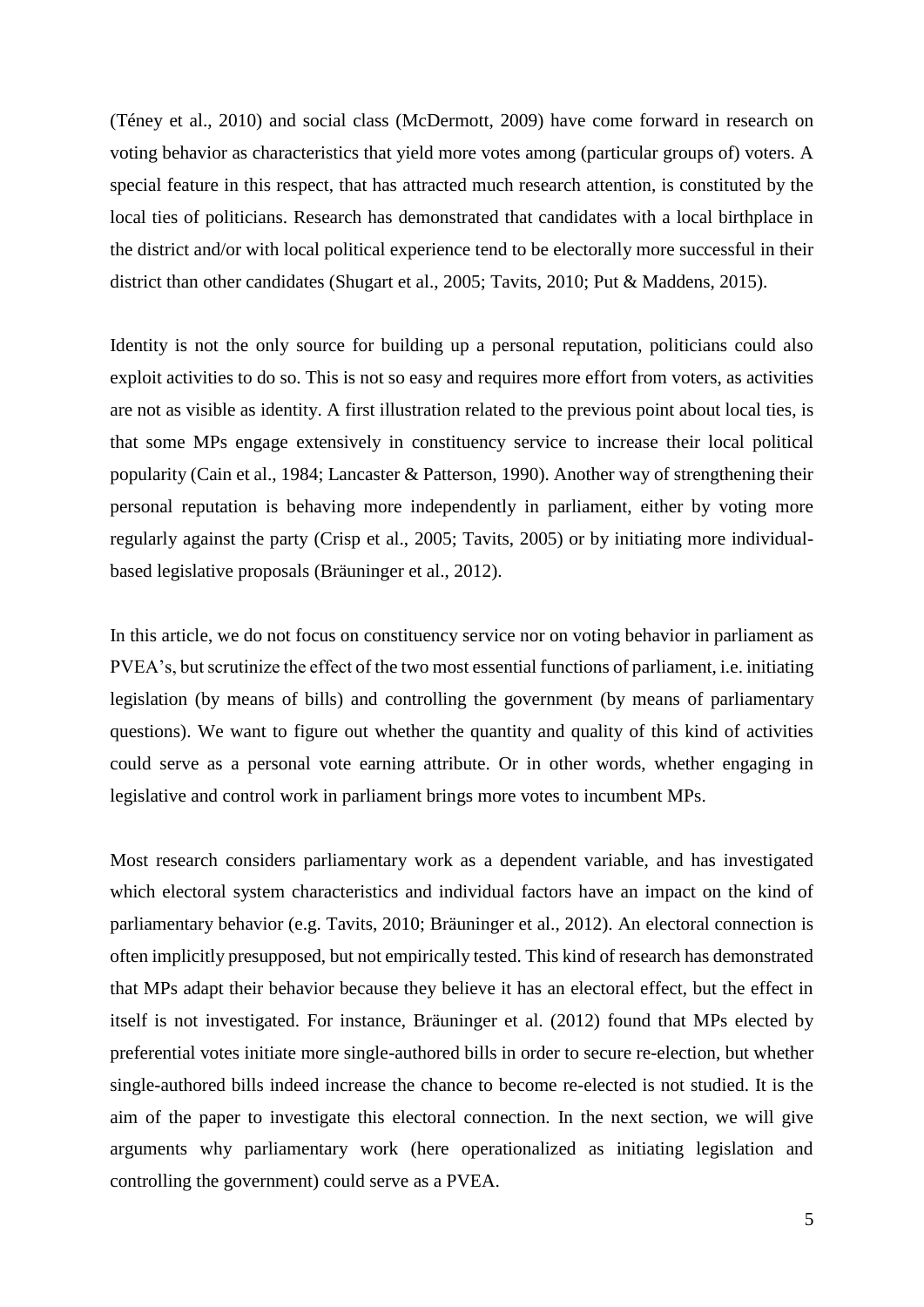## **Parliamentary work as a PVEA**

There are basically two explanations for a connection between parliamentary work and electoral success: one focusing on voters and one on politicians themselves. First, from a voter's point of view there are principle reasons as well as empirical indications to assume that hard working politicians in parliament are rewarded for the job they are doing. The idea is normatively appealing because it reaches to the heart of what representation is. According to Hanna Pitkin (1967), formal representation is more than obtaining the authority or the right to act for someone else, but also includes the possibility to be held accountable for what has been done during the legislative term. It seems rational that politicians who work hard in pursuing the policies preferred by their voters, will receive more votes than politicians who are less active on behalf of their constituents. The literature on economic voting (e.g. Lewis-Beck & Stegmaier, 2007) certainly confirms empirically that voters retrospectively reward or punish political performance. In the case of economic voting, voters evaluate the work of the government by looking at the economic evolution. It is, however, unclear whether this approach can simply be transmitted to individual politicians, because the assessment of parliamentary performance imposes more costs and efforts on voters. Even with regard to government performance, the debate remains whether voters are capable to assess the state of the economy and which party is responsible for the current situation (Weschle, 2014; Crisp et al., 2014). As for the work of an individual MP, which is less visible than government decisions, the problem of low political knowledge is even more relevant (Navarro, 2012).

Secondly, politicians themselves could also highlight their parliamentary work in the media and in their electoral campaign, causing an electoral connection. Mayhew (1974) assumed that legislators are primarily seeking re-election and will use three techniques to remain in office: claiming credit for electorally interesting policy decisions, taking popular positions in debates and investing in personal branding. This last technique means that MPs will market themselves by appearing on television or cut ribbons at ceremonies. But they can also create a positive image by being active in parliament, more in particular by asking parliamentary questions or by proposing bills.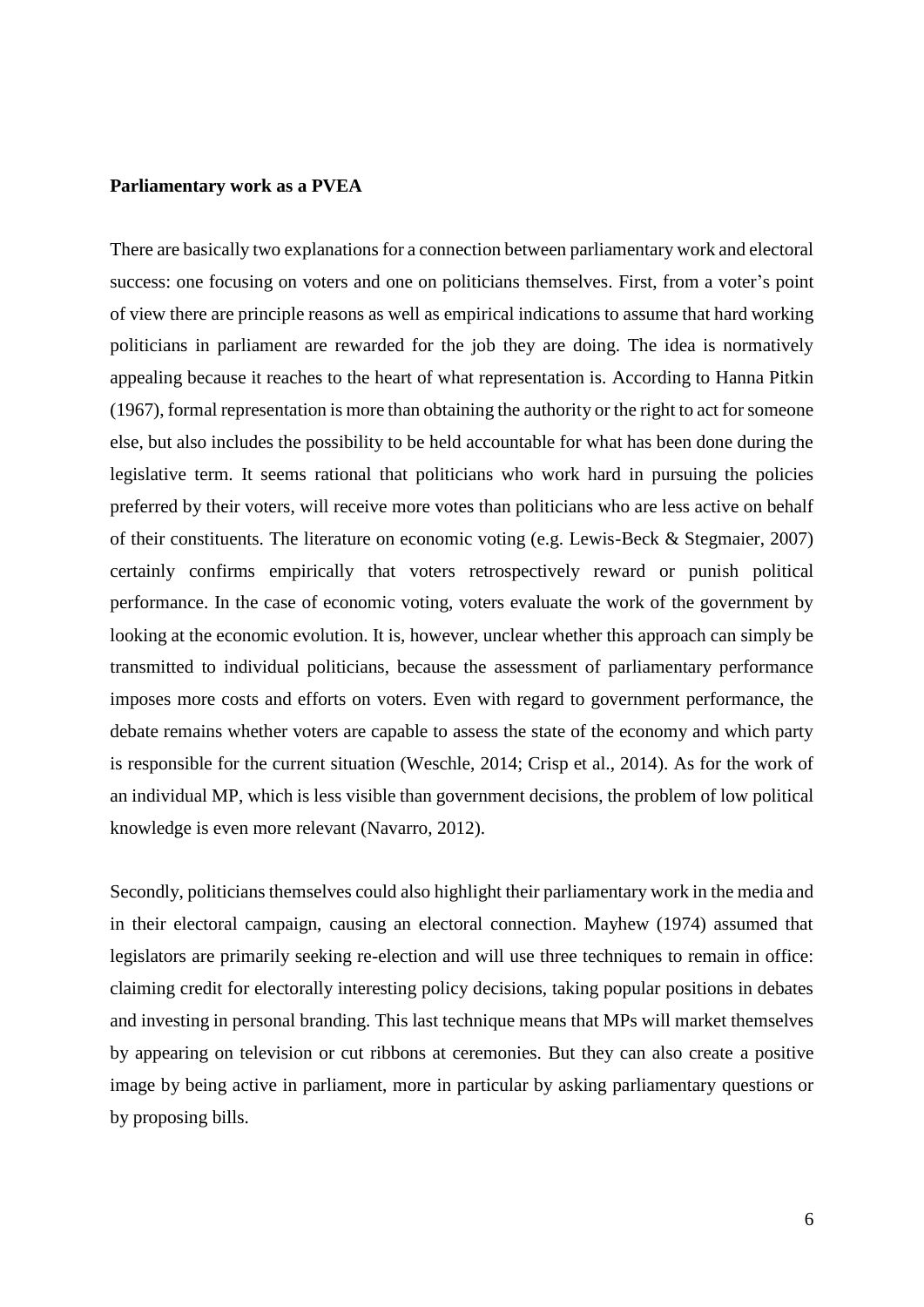Researchers disagree on the fact that politicians primarily use their parliamentary work as an advertisement tool. On the one hand, Lazardeux (2005) found that written questions are not used as a means for re-election, but only as an instrument to control the government in the French Assemblée Nationale. On the other hand, Bräuninger et al. (2012) found that MPs believe that their work in parliament has an impact on their vote share. For the Belgian case they found that the system of preferential voting initiates more single-authored bills.

Despite this disagreement, MPs seem to believe that their parliamentary activity has a positive effect on their personal brand. In this respect the policy-making behavior of MPs is a prime example of the advertising value of parliamentary work. Despite the fact that the vast majority of laws is the result of government initiatives, MPs still submit legislative proposals. This can only be considered as rational behavior if policy motivation is not the only motivation at work (Bowler, 2010). Such and other (e.g. parliamentary questions) parliamentary initiatives allow an MP to paint himself as an active legislator, either directly or by drawing the attention of the media or an interest group. But MPs also advertise themselves and their work in parliament in many other ways: through leaflets, internet blogs, meetings, magazines for party members or related social groups, and newsletters of interest groups affected by the legislation (e.g. Bowler, 2010; Navarro, 2012; De Winter, 1996).

Although there are several indications to assume that parliamentary work will pay off electorally, there is an important counter-argument. It makes sense that a baker who makes delicious cakes has a greater chance of earning a living from his profession than a colleague with cakes of inferior quality. This idea that you get a fair day's wage for a fair day's work is very straightforward for many professions, but not for politicians. Their work is less visible and the political knowledge of the customer (voter) is often not very high (Navarro, 2012). As a result, the positive relation between the performance of politicians and the reward they get for it by means of preferential votes is problematic. The purpose of this article is to analyze this relation between being a 'good' MP and the amount of preferential votes.

As outlined above, research on the connection between parliamentary work and electoral outcome has been scarce. Only recently some single country studies or analyses of European elections have addressed this question. All these studies found proof that 'hard work' pays off, but they all tested this in another way. The only element that these studies have in common is that hard work is operationalized quantitatively, in the sense that the amount of parliamentary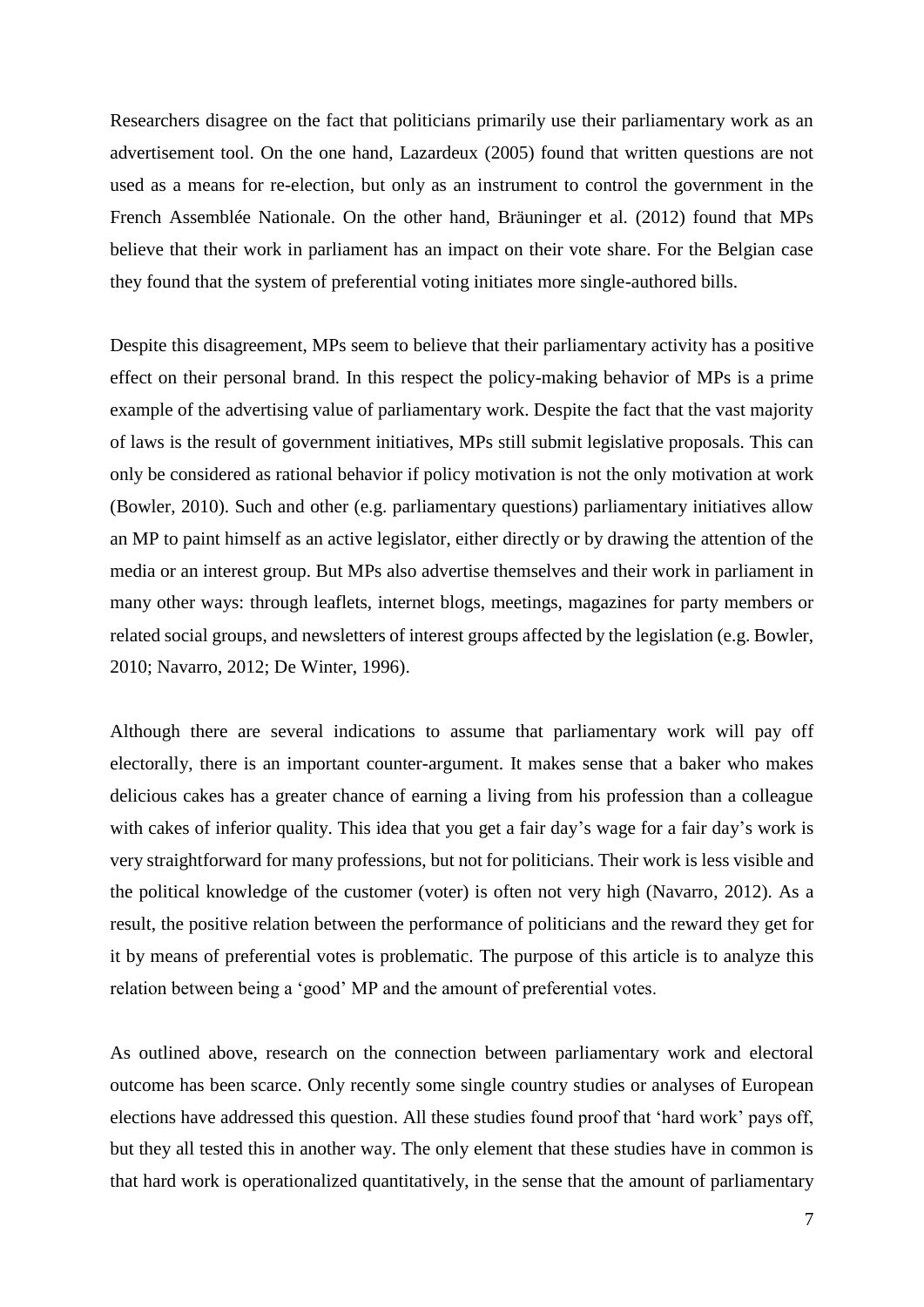initiatives is used as a proxy for hard work. Proof was found for an 'electoral connection' in a majority system such as the UK. MPs who initiate many legislative proposals receive a small increase in votes (Bowler, 2010). This also seems to be the case in flexible list PR-systems such as Slovakia and Norway. In Slovakia, the amount of bills is positively related to the amount of preferential votes (Crisp et al., 2013), while in Norway this seems to be the case for parliamentary questions (Rasch, 2009). Finally, Navarro analyzed the European Parliament. Based on data from the 2004 and 2009 elections, he demonstrates that a high activity rate of incumbent MEPs increases the probability of their re-election. MEPs writing many reports and asking many questions have a larger chance to get re-elected. Parliamentary attendance and giving speeches, however, does not have a significant effect (Navarro 2010). Navarro (2012) repeated his study with a focus on re-selection by the party instead of re-election. He found that parliamentary questioning and attendance of meetings of the European Parliament has a small positive effect on the chances of politicians to get re-selected by their parties. The writing of reports and giving speeches do not have a significant effect.

The connection between parliamentary work and electoral outcome has never been tested for Belgium before. Moreover, all existing research in other countries only uses the amount of parliamentary questions or the number of bill proposals as a proxy for hard work. This means that MPs who ask many questions or propose many bills are automatically considered as hardworking and visible MPs. However, one very well aimed parliamentary question can be more effective for the creation of a personal brand than hundred questions nobody cares about. In other words, quantity does not automatically equal quality. That is why hard work will not only be operationalized quantitatively in this article, but also qualitatively by making use of experts surveys.

Based on the fact that it is normatively appealing to reward hard working politicians, that politicians advertise their work, and that voters and parties seem to make retrospective evaluations at election times, we formulate a first hypothesis:

*H1a: MPs who initiate many legislative proposals and ask many parliamentary questions will get more preferential votes at the elections.*

*H1b: MPs whose parliamentary work has an impact (as assessed by experts) will get more preferential votes at the elections.*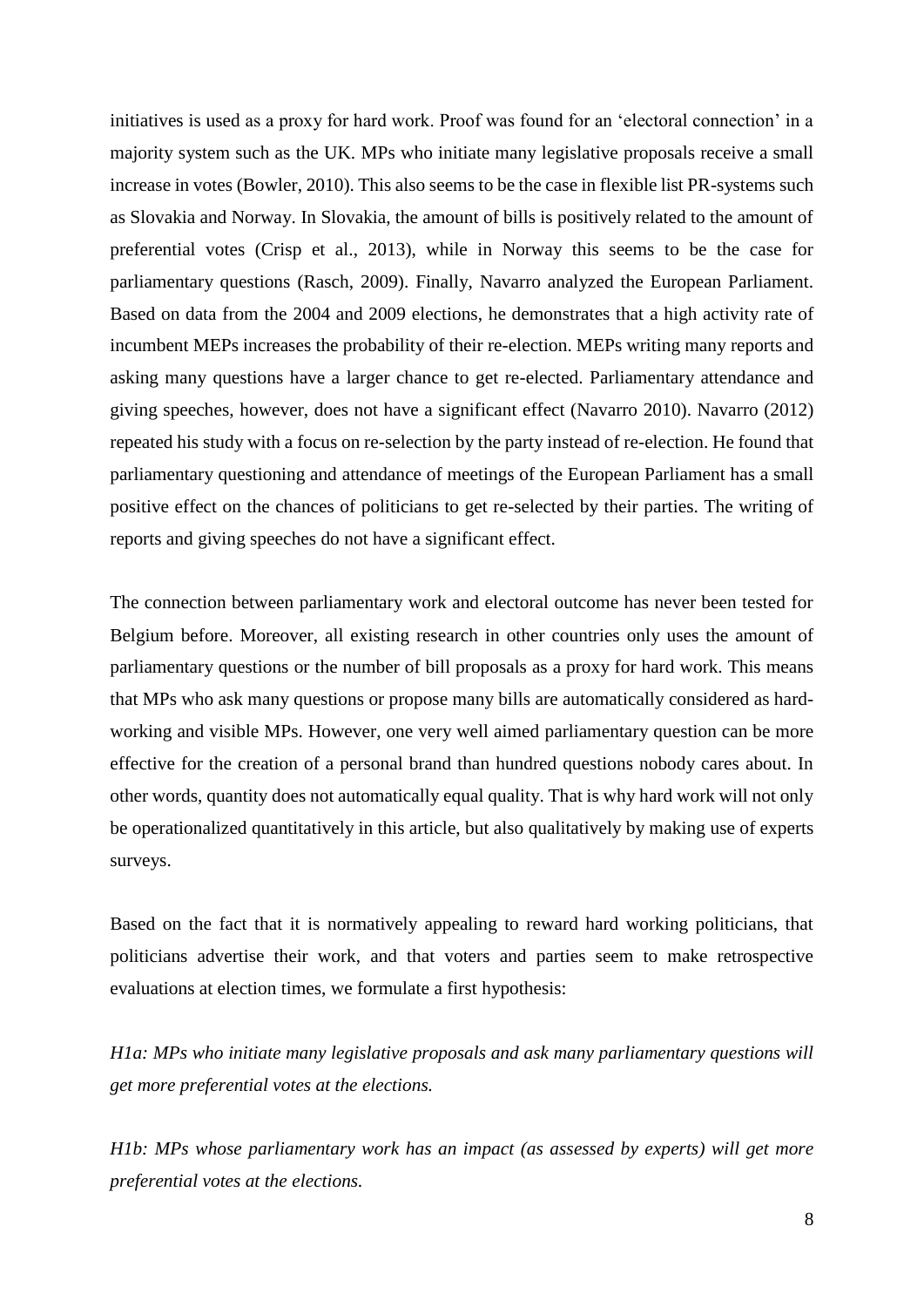#### **Parliamentary work: government versus opposition**

Legislation and government control are two of the most important functions of an MP in parliaments across the globe (Norton, 1994; Coghil et al., 2012). These two tasks are linked to specific parliamentary instruments: bill proposals and parliamentary questions. Both instruments are used by MPs to generate personal publicity (Bowler, 2010; Bailer, 2011). Since time is scarce and these activities take time and sometimes demand an effort of legislators to acquire expertise on the subject, we can assume that they will use their scarce time as efficiently as possible (Strøm, 1997). This means that they will prefer those parliamentary instruments that have the largest impact for their visibility. With this in mind, there are reasons to assume that bill proposals are a more effective advertising instrument for MPs who belong to a government party, while parliamentary questions are more interesting for MPs from opposition parties.

There are reasons to assume that bill proposals are more suited when MPs belong to the government majority. Law-making is in general realized by MPs from the governing majority, not by MPs from the opposition (Norton 2008). The chance that a bill proposal turns into law is much higher when the proposal comes from an MP that belongs to the government majority. This higher potential success rate for a legislative proposal is important because by becoming law, the initiative of the MP could actually impact upon public policy. This automatically draws more media attention towards a proposal than when a proposal has no chance of turning into law.

In a system of coalition governments there is an additional reason why bill proposals from an MP that belongs to the governing majority can draw considerable attention. This is the case for bills that are not in line with the coalition agreement. MPs of governing parties sometimes behave as 'coalition mavericks', not because they think that their proposal will get voted, but in order to render visibility to their party within 'grey' government coalitions. In some cases, however, it is not only a way to create visibility, but a genuine attempt to create an alternative coalition to get a legislative proposal voted. In both cases it is a spectacular and newsworthy initiative. Based on the reasoning above we formulate a second hypothesis:

*H2: The effect of legislative proposals or bills on the number of votes will be higher among MPs from government parties (compared to MPs from opposition parties).*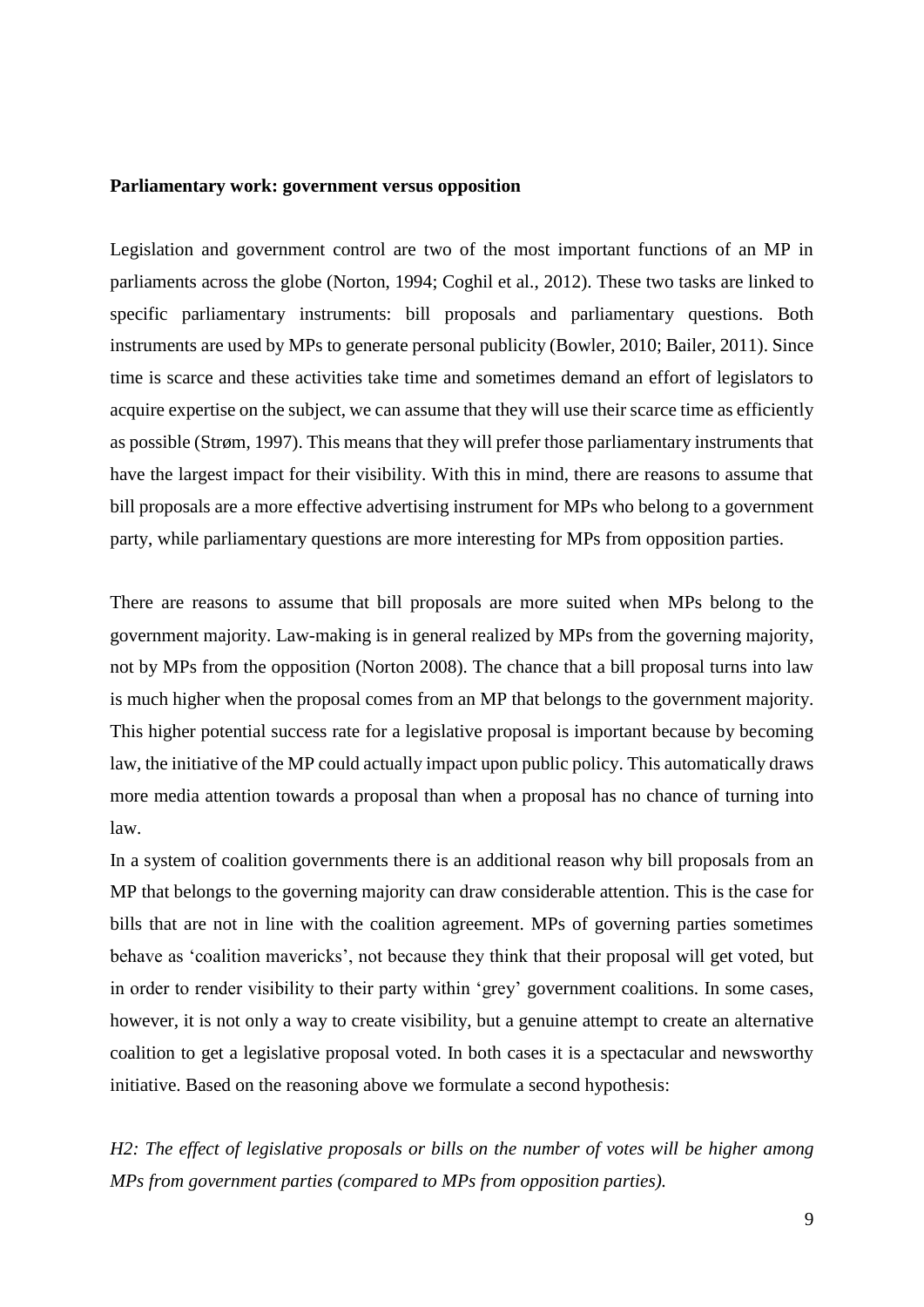With regard to parliamentary questions, things seem to be the other way around. The existing literature considers parliamentary questions as a tool of the opposition, as they are generally used to control the government which is mainly the task op the opposition (Norton, 2008). MPs who belong to a governing party will certainly not ask questions that could be harmful for their own minister, not only because this could endanger the stability of the government that their party supports, but also because this could have a serious negative impact on their own chances to get re-selected by their party at the next elections (Longley & Hazan, 2000; Hazan, 2006; Depauw & Martin, 2009). This high party discipline is a feature of all Western democracies and disrupts the control function of MPs of government parties (Patzelt, 2000). This does not mean that they never ask questions, but usually only to allow their ministers to score or to emphasize inconsistencies in the policy positions of the opposition (Saalfeld, 2011). Thus, parliamentary questions are mainly used by members of the opposition (Lazardeux, 2005; Dandoy, 2011) to challenge ministers or to accuse them of poor governance or the implementation of bad policy (Saalfeld, 2011). These critical parliamentary questions of the opposition are far more newsworthy than the uncritical questions of MPs who belong to the governing majority.

Although it is generally expected that parliamentary questions are an opposition tool, there is also a possibility that MPs that belong to the majority will also use them in order to increase their visibility. Certainly in political systems with coalition governments there are incentives for MPs to ask questions to ministers that belong to the government they support. Firstly, questions can be used in order to overcome problems of ministerial drift and to make sure that the partners of the coalition act in accordance with the coalition agreement (Martin & Vanberg, 2011). Secondly, the amount of legislative proposals that are turned into law is very low. As a result, parliamentary questions are also for MPs of the majority one of the few tools that can be used to catch media attention. Moreover, these MPs run less risk of not being re-selected when a critical parliamentary question addresses a minister of one of the other parties of the coalition. In fact, they could even be rewarded when their work draws a lot of media attention because within a 'grey' government coalition majority parties feel the need to create their own programmatic visibility towards the voters. Notwithstanding these thoughts, we formulate a third hypothesis: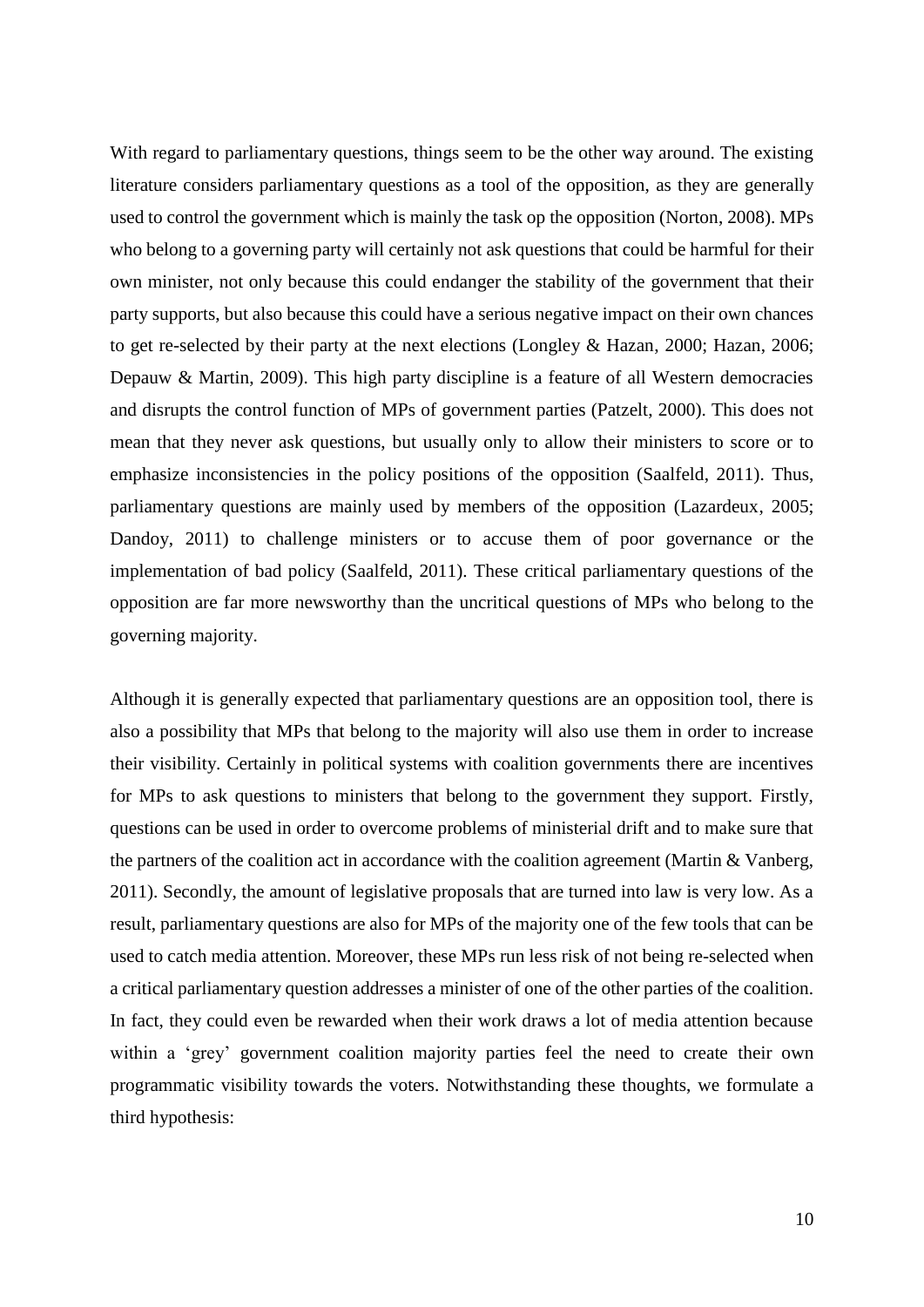*H3: The effect of the number of parliamentary questions on the number of votes will be higher among MPs from opposition parties (compared to MPs from government parties).*

While the above hypotheses relate to the quantity of legislative proposals and questions, it can also be argued that the impact of the quality of parliamentary work will depend on whether or not an MP belongs to the opposition. Even though an MP works hard and has an impact on the parliamentary debate, resulting in a high quality assessment, if s/he belongs to a government party, the impact and visibility of this performance will arguably be dwarfed by the political weight of the ministers in his or her party. These highly visible ministers probably draw most preferential votes and will eclipse even the strongest MPs. In an opposition party, on the contrary, the 'star' MPs in parliament will be functionally equivalent to ministers and will therefore attract more preferential votes. Hence we formulate the following and last hypothesis:

*H4: The effect of the quality of parliamentary work will be higher among MPs from opposition parties (compared to MPs from government parties).*

In the next section, we will give some background information about the electoral system in Belgium. Afterwards, we will indicate how we have operationalized the variables of our analysis.

#### **The Belgian electoral system**

In 1899, Belgium was the first country to introduce proportional representation (PR). One can vote for an individual candidate, or cast a single list vote endorsing the order of candidates on the list that was decided by the party. Multiple preference voting was introduced in 1995, making it possible to cast preferential votes for more than one candidate (only on one and the same list). Belgium thus uses a flexible-list PR system: party lists of candidates as decided by the party may be changed as a result of preferential votes that individual candidates receive. Unlike open list systems, the order of candidates is only changed if individual candidates reach a threshold of preferential votes. In practice, however, candidates reach this threshold only seldom (Wauters & Weekers, 2008), as a result of which the Belgian flexible list system is sometimes characterized as a 'closed-list system in disguise' (De Winter, 2005; Crisp et al., 2013).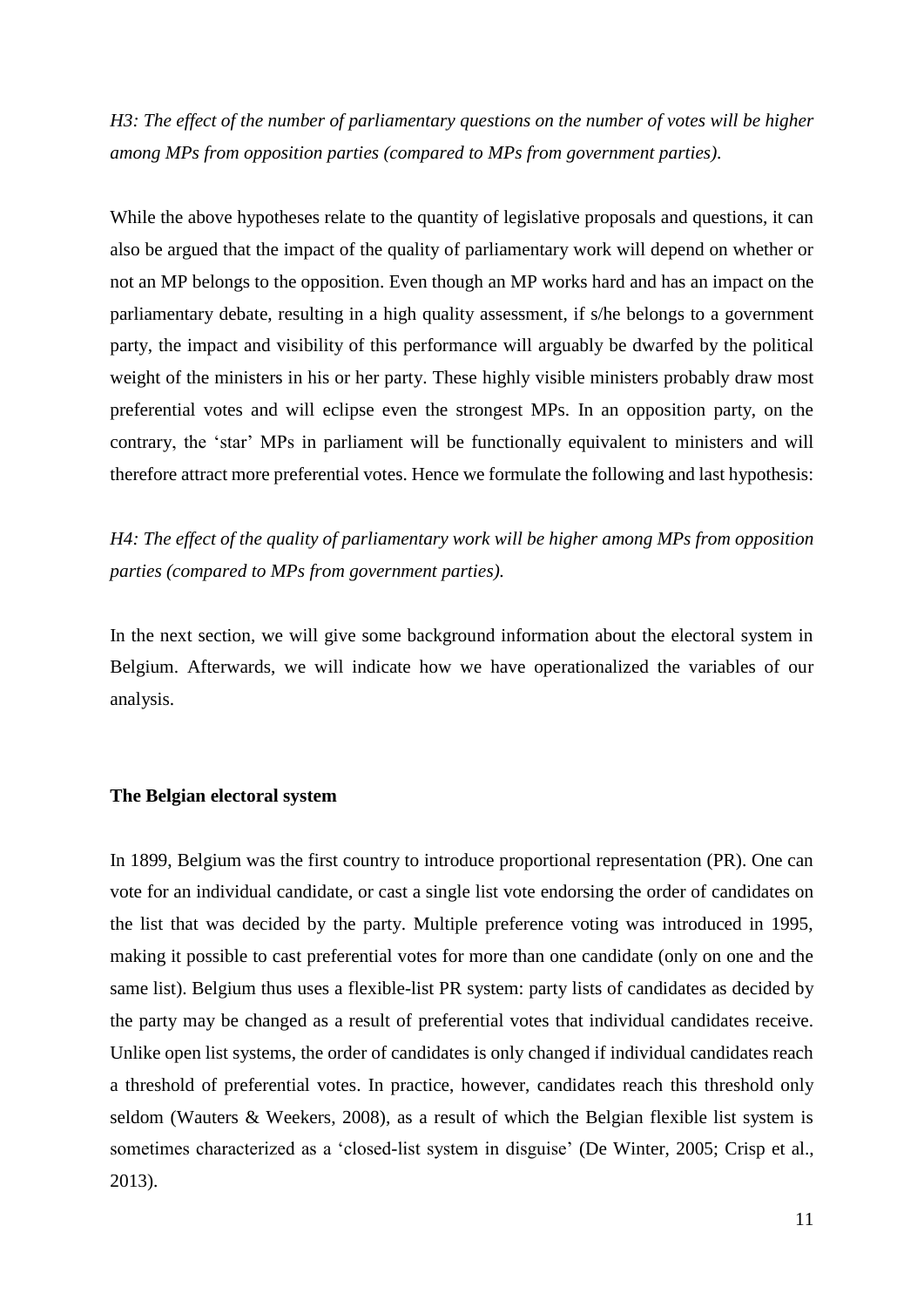According to Belgian electoral law, every candidate reaching the eligibility number earns one of the party seats. In general only a few candidates on top of the lists reach that number solely on the basis of their preferential votes. All others need list votes in order to reach the eligibility number. If candidates receive less votes than needed to, list votes are added to their personal votes until they reach that eligibility number. This is repeated until all seats for the list are allocated. The number of list votes can be exhausted before all seats have been assigned, however. Remaining seats then go to candidates with the largest number of preferential votes who are not yet elected. Candidates are then exclusively selected on the basis of their personal preferential votes.

In 2002, in line with the 'institutional personalization' of politics (see above), an electoral reform trying to increase the influence of voters, reduced the number of list votes for a party in a district to the half. The effect has been rather modest. Although there has been a rise in the number of MPs elected 'out of order', in practice voters still generally accept – by not changing it – the order of candidates decided by the parties: they only decide the number of seats a party wins, not which candidate takes a seat (Wauters, 2003). The grip of parties on the selection of MPs remains firm. That some candidates are elected 'out of order' is often even the result of a conscious party strategy, for instance when they put well-known candidates at the bottom of the list, because of the high visibility of this particular position.

The 2002 electoral reform also increased the magnitude of districts, introducing provincial districts. This 'provincialization' of the district magnitude for the Chamber and the Flemish regional parliament has "drastically shifted the power of candidate selection to a higher, if not the highest, level of decision-making within parties. […] Frequently, hard-working backbenchers are passed over in favor of 'surprise' candidates attracting a lot of media attention" (De Winter, 2005:426).

This power of the party, far exceeding the power of the voter, does not make the individual performance of candidates irrelevant, since selectors often take a candidate's previous electoral performance into account. André et al (2015) demonstrate that while preferential votes only make the difference for a mere handful of candidates between election and defeat, they "have an important indirect effect on a candidate's prospects for a career in politics, capable of incentivizing them to spend considerable time and effort chasing preferential votes" (André et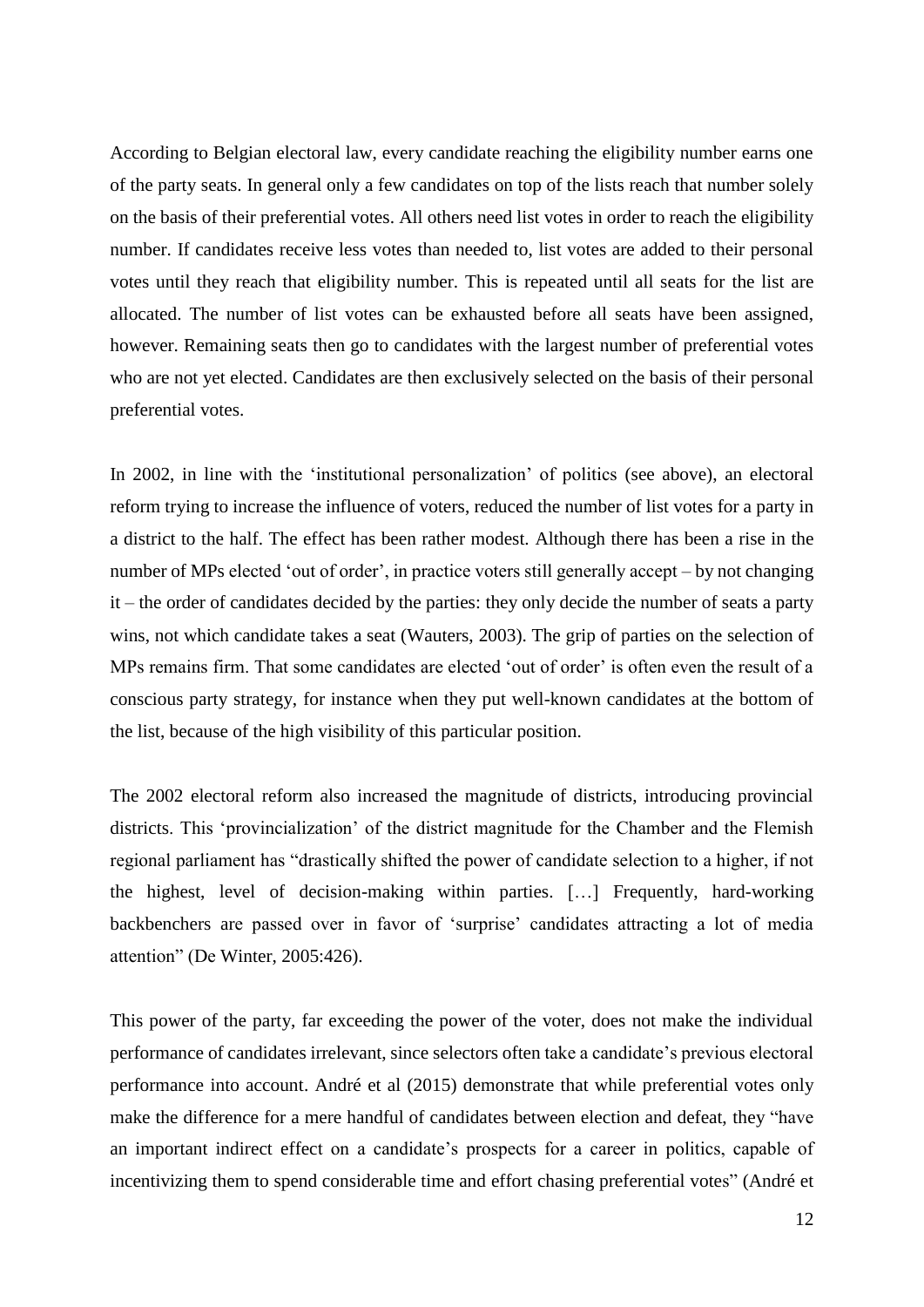al., 2015:10). Preferential votes are especially relevant for individual candidates because party nomination strategies reward candidates with high numbers of preferential votes with better list positions in the next election, increasing the chances of getting elected. So party selectorates do take into account the individual preferential votes, also when the party leadership decides on the appointment of ministers. Furthermore, 'the political weight' or reputation of MPs depends on their personal popularity.

#### **Data and variables**

The hypotheses discussed above are tested on the basis of data on the 2014 federal and regional elections in Belgium by means of an OLS regression model. The analysis is limited to the incumbent MPs from the Flemish Parliament and from the Dutch-speaking language group in the federal Chamber of Representatives who ran for office again and served the complete previous legislative term. Of the 88 incumbent federal MPs and the 124 incumbent Flemish MPs, respectively 67 and 94 participated in the 2014 elections. As a result, we have 161 units of analysis.

The dependent variable is the number of preferential votes a candidate won. As the size of the districts differs widely (ranging from twelve seats for the district of Limburg for the Chamber to 33 seats for the district of Antwerp for the Flemish Parliament) we work with the relative amount, i.e. the percentage of preferential votes calculated on the basis of the total number of valid votes in the district. Because this variable is highly skewed and values are all-positive, it is advisable to apply a logarithmic transformation (Gelman and Hill, 2007: 59-65). We use a natural log transformation because the resulting coefficients are easier to interpret.

The main independent variable is parliamentary work, operationalized both in a quantitative and a qualitative manner. The quantitative operationalization of parliamentary work is twofold, as it is based on the amount of parliamentary questions on the one hand, and bills or proposed laws on the other. With respect to the first variable, we take into account both oral and written questions of an MP during the past parliamentary term, divided by the number of years of the respective term. This last correction is necessary as an incumbent MP of the Flemish Parliament served five years, while members of the Chamber only served four. Regarding the bills, we count all proposed laws for which an MP was author. We distinguish, however, between first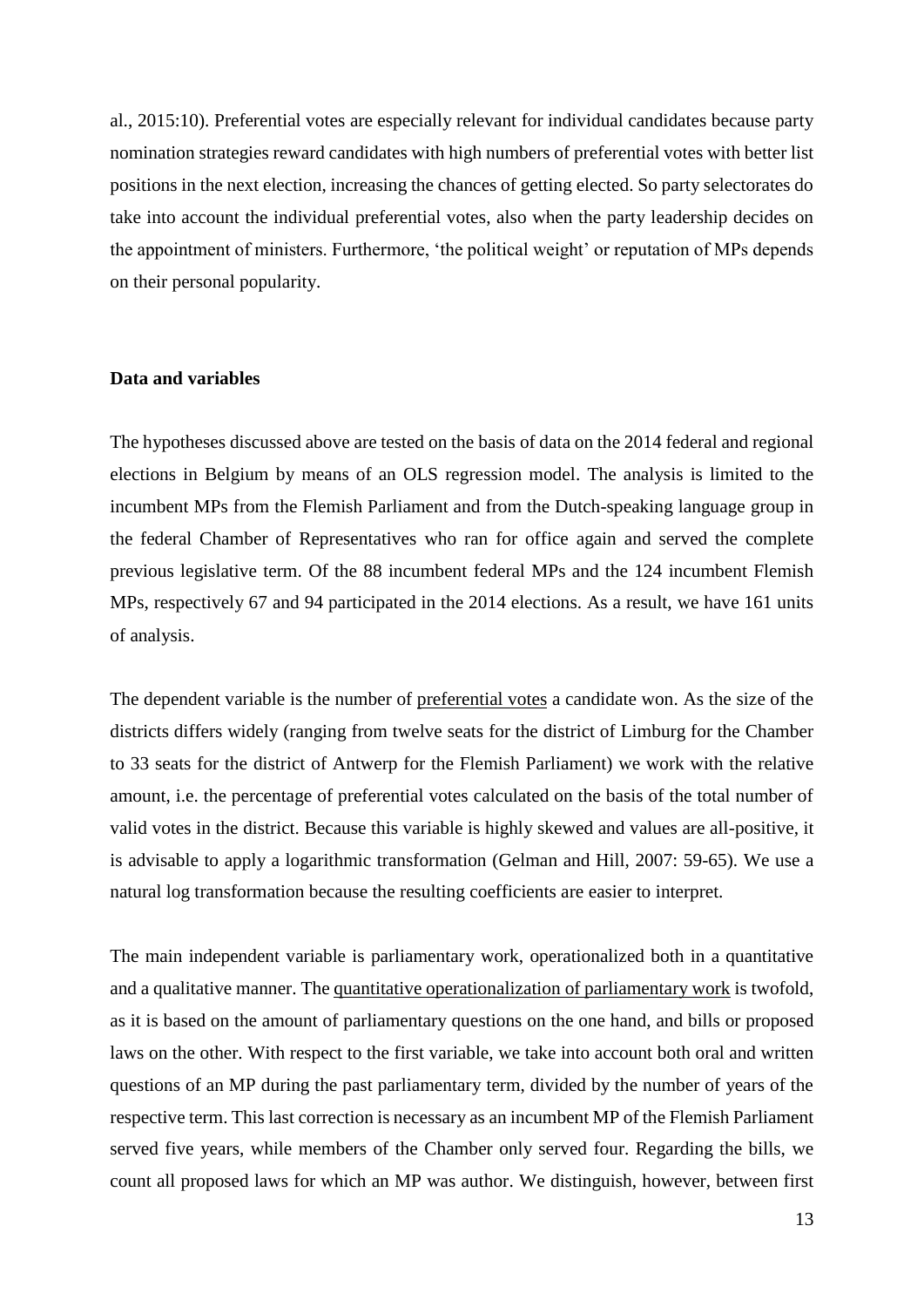authored bills and other bills (for which the MP was only second, third, … co-author), as we assume that first authored bills generally generate more visibility for the MP. Again, we correct for the duration of the legislative term.

For the qualitative assessment of parliamentary work we make use of evaluations that were published in two Flemish newspapers for which political reporting belongs to their core business (De Morgen and De Standaard). At the eve of the 2014 elections these newspapers published reports in which political journalists scrutinized the parliamentary activities of all Flemish incumbent MPs. The result of this assessment is a score between zero and five in De Morgen and between zero and ten in De Standaard. For our analysis, we doubled the score of De Morgen and added both scores to a global score on a scale ranging from zero to twenty. These scores can be interpreted as expert surveys since political journalists are in a good position to evaluate the parliamentary work of the MPs they cover on a daily basis. Moreover, these newspapers have a longstanding experience with these evaluations, as a result of which their methodology has gradually been improved.

In order to make these reports, the following methodology is used by both newspapers. There are two basic guidelines: quantity does not equal quality and only the parliamentary work of a politician is considered. The latter means that although a politician can be popular apart from his or her work in parliament (e.g. by being a popular mayor), s/he will not be rewarded for it in the reports. The former means that politicians who ask many questions or formulate many bills do not automatically receive a high score. On the contrary, MPs who burden the government with irrelevant questions are punished for their behavior. Hence, high scores are the result of expertise, reputation and the amount of influence an MP has. For instance, a politician who always gives eloquent speeches or an MP of the opposition who can get a bill voted will receive a high score. This qualitative assessment of the work of MPs is done in two steps. First, prominent MPs (e.g. party leaders, party group chairmen, experienced MPs) are asked for their opinion on colleagues of their own party. These informal interviews enable the journalists to draft a report on every incumbent MP. In a second step, these draft reports are discussed in a meeting with all political journalists of the newspaper.

Whether it makes statistical sense to distinguish between a qualitative and a quantitative component of parliamentary work (the former based on media assessments, the latter on the number of bills and questions), will be analyzed on the basis of a factor analysis. We include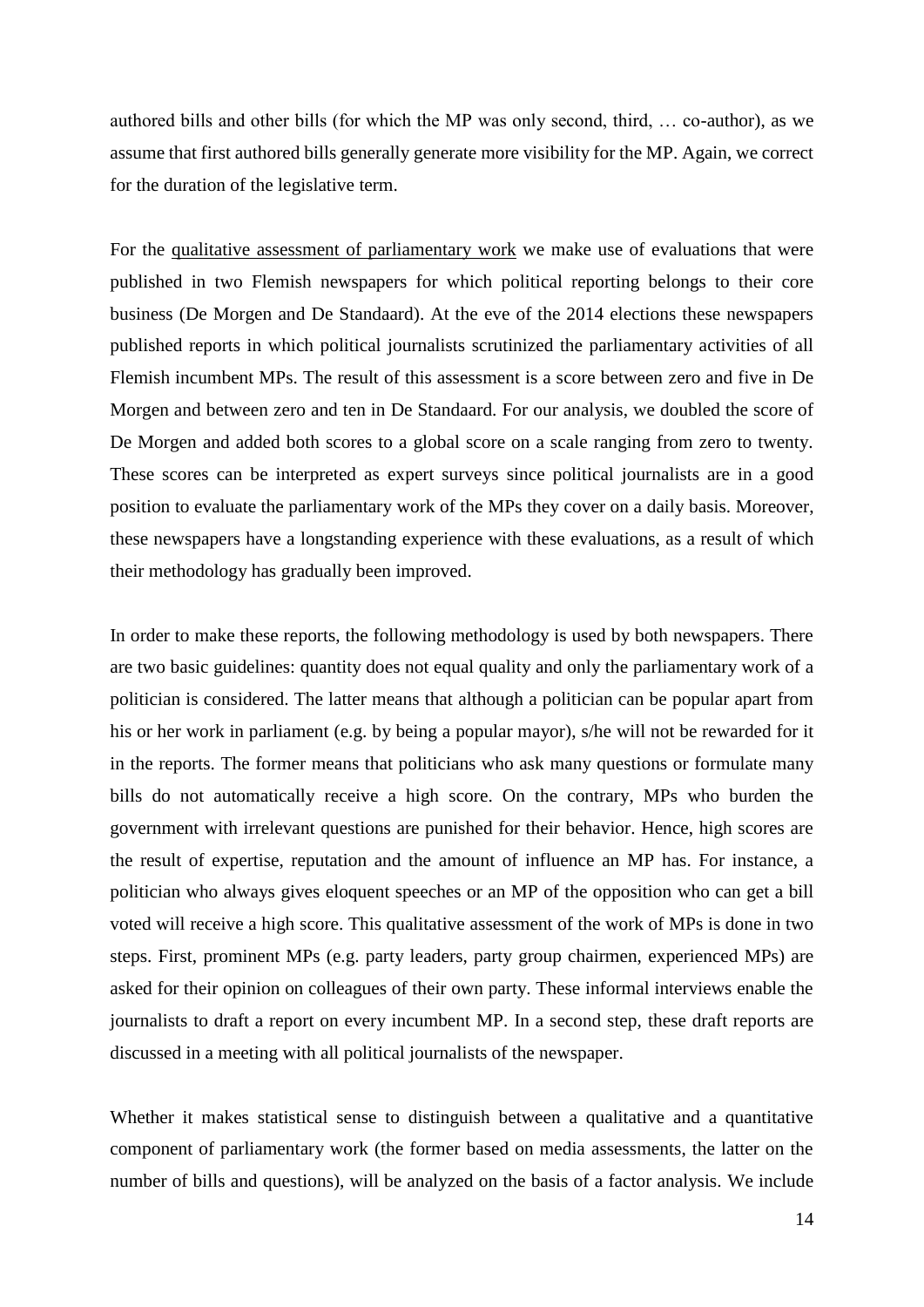the number of first authored bills, the number of other bills, the number of oral questions and the number of written questions on the one hand, and the media assessment of the quality of work on the other<sup>1</sup>. Table 1 presents the result of this factor analysis.

|                         | Factor 1 | Factor 2 | Factor 3 |
|-------------------------|----------|----------|----------|
| # of bills (1st author) | 0.912    | 0.037    | 0.081    |
| # of bills (other)      | 0.925    | 0.024    | 0.122    |
| # of oral questions     | 0.394    | 0.701    | 0.158    |
| # of written questions  | $-0.173$ | 0.880    | 0.052    |
| media assessment score  | 0.132    | 0.129    | 0.982    |

Table 1: Results of factor analysis with three factors and varimax rotation.

The results of the analysis (Table 1) show that three factors can be distinguished. A first factor is related to the number of bills laid down by the MPs (both those as first author with a factor loading of 0,912 or as additional author with a factor loading of 0,925). We construct a number of bills variable by adding up all the submitted bills, while counting the first authored bills twice. As already argued, the first authored bills generate more visibility for an MP and should therefore have a larger weight. The second factor is determined by the oral (factor loading 0,701) and written (factor loading 0,880) questions. While the first factor clearly pertains to the legislative function of MPs, the second factor captures their controlling function. This second component of the quantitative aspect of parliamentary work will be measured by adding up all the questions. As explained above, we divide both quantitative indicators by the number of years in the legislature, in order to control for the difference between the regional and the federal parliament.

The factor analysis also confirms that it makes sense to distinguish between these two quantitative components on the one hand and the quality of parliamentary work on the other. The latter variable, as measured by the assessment of the MPs in the media, only loads high (0,982) on the third factor and thus stands apart from the quantitative variables. The Pearson

 $\overline{a}$ 

<sup>&</sup>lt;sup>1</sup> We also tested models including the number of interpellations of MPs. A factor analysis including the latter variable, however, indicates that the interpellations can be considered as a separate component of parliamentary work, with low factor loadings on both the legislative, control and quality dimensions. This special status of interpellations is probably due to the fact that the submission of interpellations is, in most cases, strictly monitored by the parliamentary group: the MPs have to take turns to interpellate the government or have to respect the internal pecking order. As a consequence, a large number of MPs introduce no interpellations at all during a legislative term.

Hence, it can be argued that the number of interpellations is not a valid indicator of the quantitative output or work capacity of individual MPs. Therefore, we omitted interpellations from the analysis.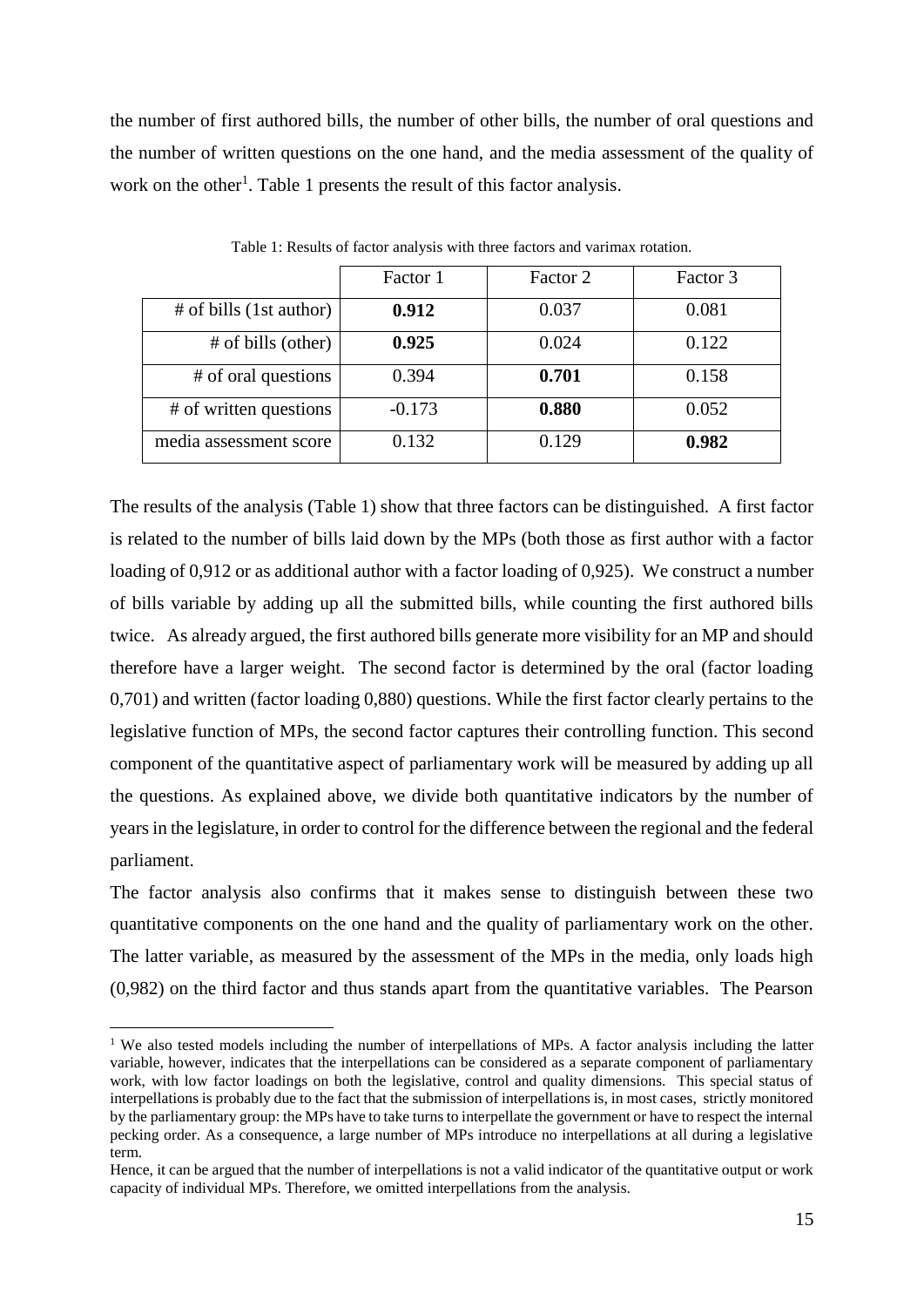correlation between the qualitative variable and the number of bills and questions is 0,247 and 0,216 respectively.

In order to assess the impact of parliamentary work as a PVEA, we have to control for a number of variables which have a significant impact on the number of preferential votes according to previous research. To start with, we know that the number of preferential votes is strongly dependent on media coverage during the campaign (Maddens et al., 2006; Van Aelst et al., 2006). As a rough indicator of the amount of media coverage for each candidate, we counted the number of newspaper articles in which the name of the candidate was mentioned at least once in a political context during the official campaign period, i.e. three months before the elections. We browsed all articles of the six major Flemish newspapers: De Standaard, De Morgen, De Tijd, Het Nieuwsblad, Het Laatste Nieuws and Metro.<sup>2</sup>

Also, it has been shown that the number of preferential votes is significantly affected by the campaign expenses: the more a candidate spends on his or her campaign, the better the result (Maddens et al., 2006; Maddens & Put, 2013). Candidates are required to declare their campaign expenses to the electoral court in their district. They also have to indicate which expenditures were financed by gifts, by party sponsoring and by the personal resources of the candidate. The latter data are not published, but were collected by registering the individual declarations, which can be consulted by the voters during a short period after the election. On average, 80% of the individual expenses are sponsored by the party. <sup>3</sup> We know from previous research that these sponsored expenses are not really individual, but rather part of the general campaign of the party in the district which the candidates have to register as individual expenses for legal reasons (Maddens et al., 2015). As a result, data about individual expenses seriously overestimate the actual amounts spent by the candidates for their individual campaign. A more accurate indicator of the individual campaign costs are the expenses declared to have been financed from the personal resources of the candidate. In this analysis we therefore use the personal investment in the campaign as a proxy variable for individual campaign spending. The campaign expense variable is the amount spent per registered voter in the district, expressed in eurocent. It can be assumed that the relationship between expenses and votes is non-linear in the sense that the marginal returns of spending will gradually decrease with the amount spent.

 $\overline{a}$ 

<sup>&</sup>lt;sup>2</sup> We would like to thank Jan Surquin for compiling these data into one dataset.

<sup>&</sup>lt;sup>3</sup> Due to very strict legal limits, only a negligible part of the expenses (between 1 and 2 percent on average) is financed from donations.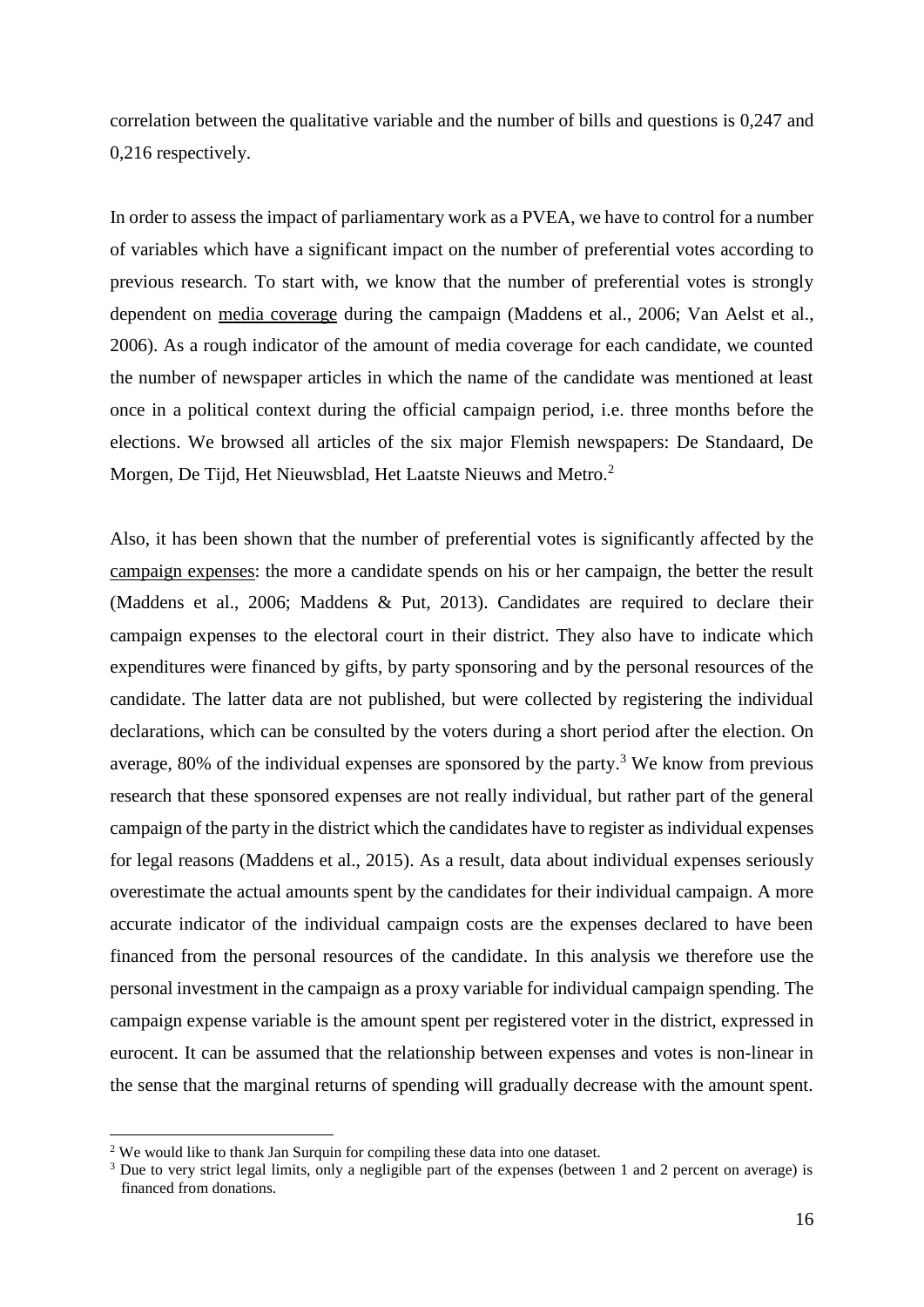To allow for this possibility, the normal practice in campaign expense research is to also include the squared expenses in the regression model. The squared spending term is expected to have a negative coefficient (e.g. Palda, 1994; Samuels, 2001).

Another important determinant of preferential votes is incumbency (Maddens & Put, 2013; Put & Maddens, 2015). In our analysis, this is of course a constant. We nevertheless include the impact of incumbency in our study by taking into account the political seniority of the candidate. This variable is operationalized as the number of years a candidate has already been an MP or a minister at any political level (federal, regional or European).

Next, the preferential vote rate is also influenced by gender. On average, a female candidate receives less preferential votes than a male candidate. However, this is mainly due to the fact that women candidates generally obtain a lower position on the list, spend less and have less media exposure. When these variables are controlled for, the gender effect generally disappears (Wauters et al., 2010) or is even reversed according to some studies (Put & Maddens, 2015).

We also need to control for some mechanical effects which determine the number of preferential votes. The most important mechanical effect involves the position on the list. We know that candidates in highly visible positions on the ballot form automatically draw more votes (Geys & Heyndels, 2003). The main critical positions are those at the top and the bottom of the list. We include the first four positions and the last position on the list as dummies in our analysis, with the other positions as reference category.

Another mechanical effect that has to be controlled for concerns the size of the party in the district and the relative number of voters per party per district that cast a preferential vote for a candidate instead of a list vote. A related factor is the average number of preferential votes cast by the voters who do not cast a list vote, a variable which varies significantly between parties and districts (Wauters, 2003). The higher the total percentage of votes for a party in the district, the higher the percentage of the party electorate in the district casting a preferential vote, and the higher the average number of preferential votes cast by this party electorate, the larger the pool of potential preferential votes available to candidates. Finally, the percentage of preferential votes per candidate will necessarily depend on the size of the list as a function of the number of seats at stake and hence the district magnitude. The larger the district, the larger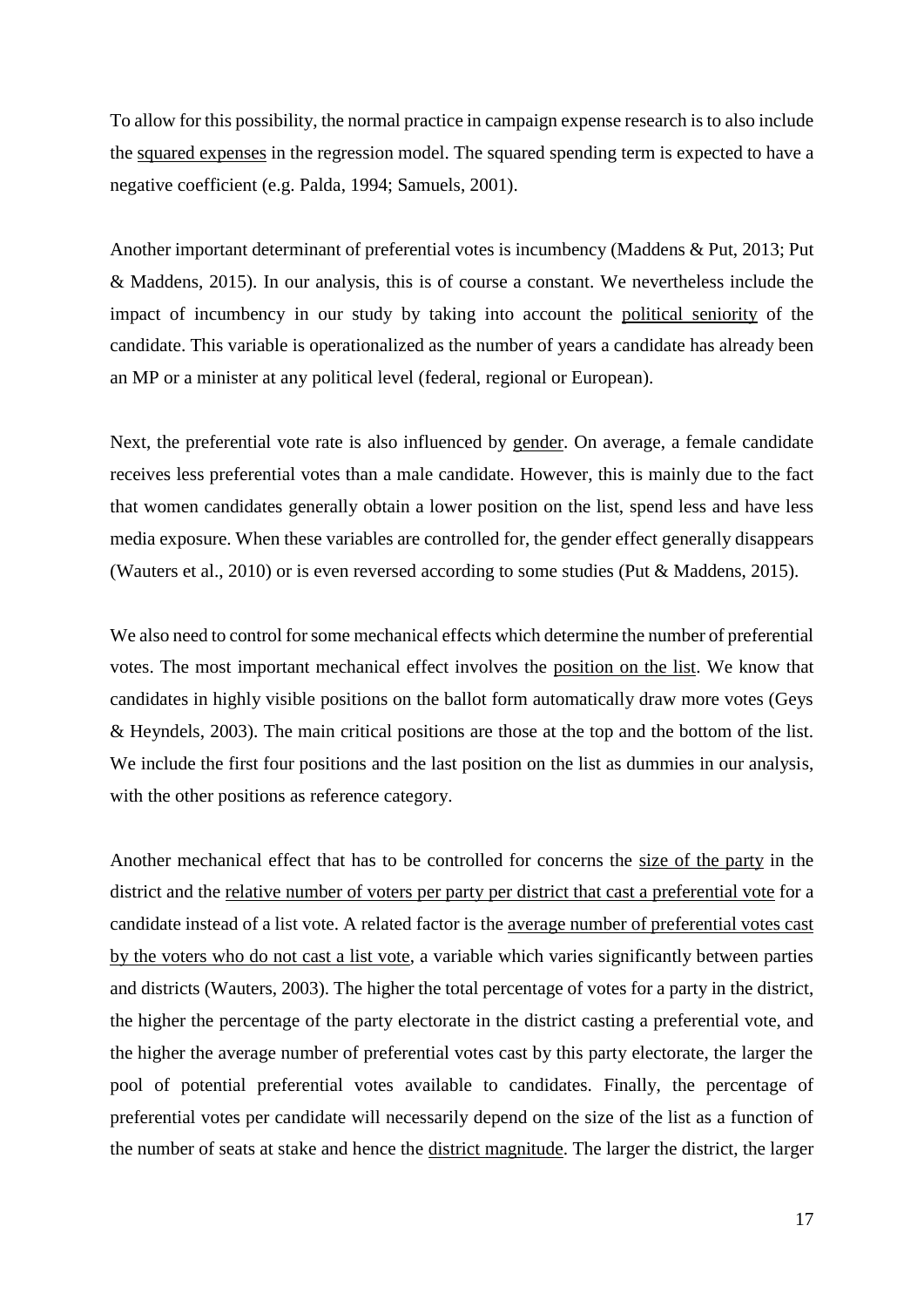the total number of candidates contesting the preferential votes, and thus the smaller the relative amount of votes the average candidate will receive.

#### **Analysis**

 $\overline{a}$ 

In the first model presented in Table 2, the various variables discussed above are included in an OLS regression model without interactions. It shows that the qualitative indicator of parliamentary work has a significant and positive effect on electoral success, with a partial R² of 0.045. Since we transformed the dependent variable, the resulting parameters are to be recalculated by taking the exponent. As we use a transformation on the basis of natural logs (base *e*), the parameters can be interpreted as approximate proportional differences (Gelman and Hill 2007).<sup>4</sup> Hence, the parameter of 0.025 implies that an extra point on the scale of quality of parliamentary work (the newspaper scores, ranging from 0 to 20) corresponds to a 2.5% increase in the number of preferential votes for the candidate. The two quantitative indicators, on the other hand, do not have a significant effect. The number of bills variable has the expected positive sign, but is too small to be significant. The parliamentary questions variable has an even smaller parameter which is, somewhat surprisingly, negative. Thus, the conclusion is that Hypothesis 1 is confirmed with regard to the quality of parliamentary work (H1b) but not with regard to the quantity (H1a). Thus, in general, MPs are only rewarded by the voters if their parliamentary work is considered as being outstanding, not if they merely produce a lot of output.

All the mechanical variables have, as expected, a significant effect which is generally much stronger than the effect of parliamentary work. But it is more relevant to compare parliamentary work with the other substantive variables in the model. It can be seen that media coverage has a stronger effect than parliamentary work. The partial R<sup>2</sup> for media coverage is 0.103, against only 0.045 for the qualitative aspect of parliamentary work. Gender and belonging to the opposition or the government also appear to be more important. Male candidates obtain significantly less preferential votes than women (partial  $R<sup>2</sup>=0.073$ ), about a quarter less on average. Perhaps, this is a compensation effect due to the inclusion of a number of control variables affecting votes for women candidates. Candidates belonging to a governing party

<sup>4</sup> Gelman and Hill (2007) nevertheless notice that this correspondence becomes weaker as the magnitude of the parameters increases.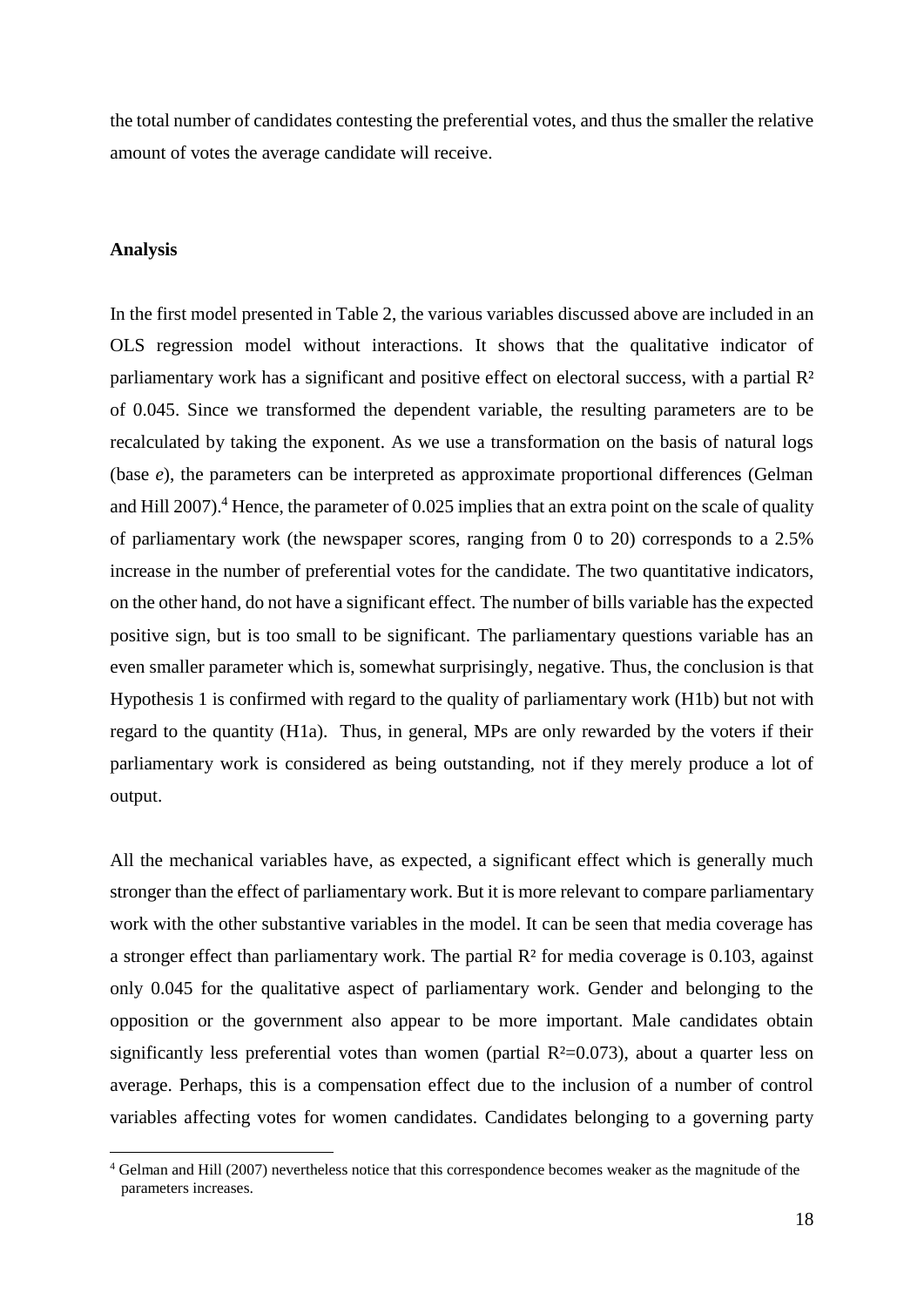appear to have an advantage with regard to preferential votes (partial  $R<sup>2</sup>=0.096$ ). They obtain more than a quarter more preferential votes than opposition party candidates. The effect of seniority is slightly smaller (partial  $R<sup>2</sup>=0.060$ ), but still higher than the effect of the quality of parliamentary work. An extra year of parliamentary experience corresponds to a preferential vote increase of 1.5%. The effect of campaign expenses is significant but comparatively small (partial  $R<sup>2</sup>=0.031$ ). The squared expenses parameter is borderline significant and has the expected negative sign, indicating that the expense effect gradually decreases with increasing expenses

|                                 | Model 1                |       |                           | Model 2             |       |                |  |
|---------------------------------|------------------------|-------|---------------------------|---------------------|-------|----------------|--|
|                                 | (without interactions) |       |                           | (with interactions) |       |                |  |
|                                 | <b>OLS</b>             | S.E.  | Partial<br>R <sup>2</sup> | <b>OLS</b>          | S.E.  | Partial        |  |
|                                 | estimate               |       |                           | estimate            |       | R <sup>2</sup> |  |
| Intercept                       | $-2.612$ ***           | 0.368 |                           | $-2.683$ ***        | 0.373 |                |  |
| % of list in district           | $0.053$ ***            | 0.004 | 0.582                     | $0.052$ ***         | 0.004 | 0.592          |  |
| % of preferential votes / list  | $0.012$ ***            | 0.003 | 0.132                     | $-0.022$ ***        | 0.005 | 0.112          |  |
| Average # of pref. votes / list | $0.297$ ***            | 0.053 | 0.076                     | $0.008$ **          | 0.003 | 0.041          |  |
| # of seats in district          | $-0.024$ ***           | 0.005 | 0.178                     | $0.274$ ***         | 0.053 | 0.162          |  |
| First position on list          | $1.510***$             | 0.119 | 0.533                     | $1.483$ ***         | 0.116 | 0.540          |  |
| Second position on list         | $0.639$ ***            | 0.108 | 0.196                     | $0.634$ ***         | 0.106 | 0.205          |  |
| Third position on list          | $0.556$ ***            | 0.109 | 0.155                     | $0.604$ ***         | 0.107 | 0.187          |  |
| Fourth position on list         | $0.380$ ***            | 0.118 | 0.068                     | $0.432$ ***         | 0.116 | 0.090          |  |
| Last position on list           | $0.239*$               | 0.132 | 0.022                     | $0.224*$            | 0.130 | 0.021          |  |
| Government party                | $0.276$ ***            | 0.071 | 0.096                     | $0.786$ ***         | 0.183 | 0.117          |  |
| Sex $(1 = man)$                 | $-0.240$ ***           | 0.072 | 0.073                     | $-0.235$ ***        | 0.070 | 0.075          |  |
| Political seniority             | $0.015$ ***            | 0.005 | 0.060                     | $0.018$ ***         | 0.005 | 0.085          |  |
| Campaign expenses               | $0.131**$              | 0.062 | 0.031                     | $0.135**$           | 0.060 | 0.035          |  |
| Campaign expenses <sup>2</sup>  | $-0.003*$              | 0.002 | 0.024                     | $-0.003$ **         | 0.001 | 0.028          |  |
| Media coverage                  | $0.001$ ***            | 0.000 | 0.103                     | $0.001$ ***         | 0.000 | 0.090          |  |
| Newspaper score                 | $0.025$ **             | 0.010 | 0.045                     | $0.053$ ***         | 0.014 | 0.098          |  |
| # of bills                      | 0.003                  | 0.003 | 0.009                     | $-0.001$            | 0.005 | 0.000          |  |

Table 2: Results of OLS regression analyses with logged number of preferential votes (as percentage of all valid votes in the district) as dependent variable (unstandardized coefficients).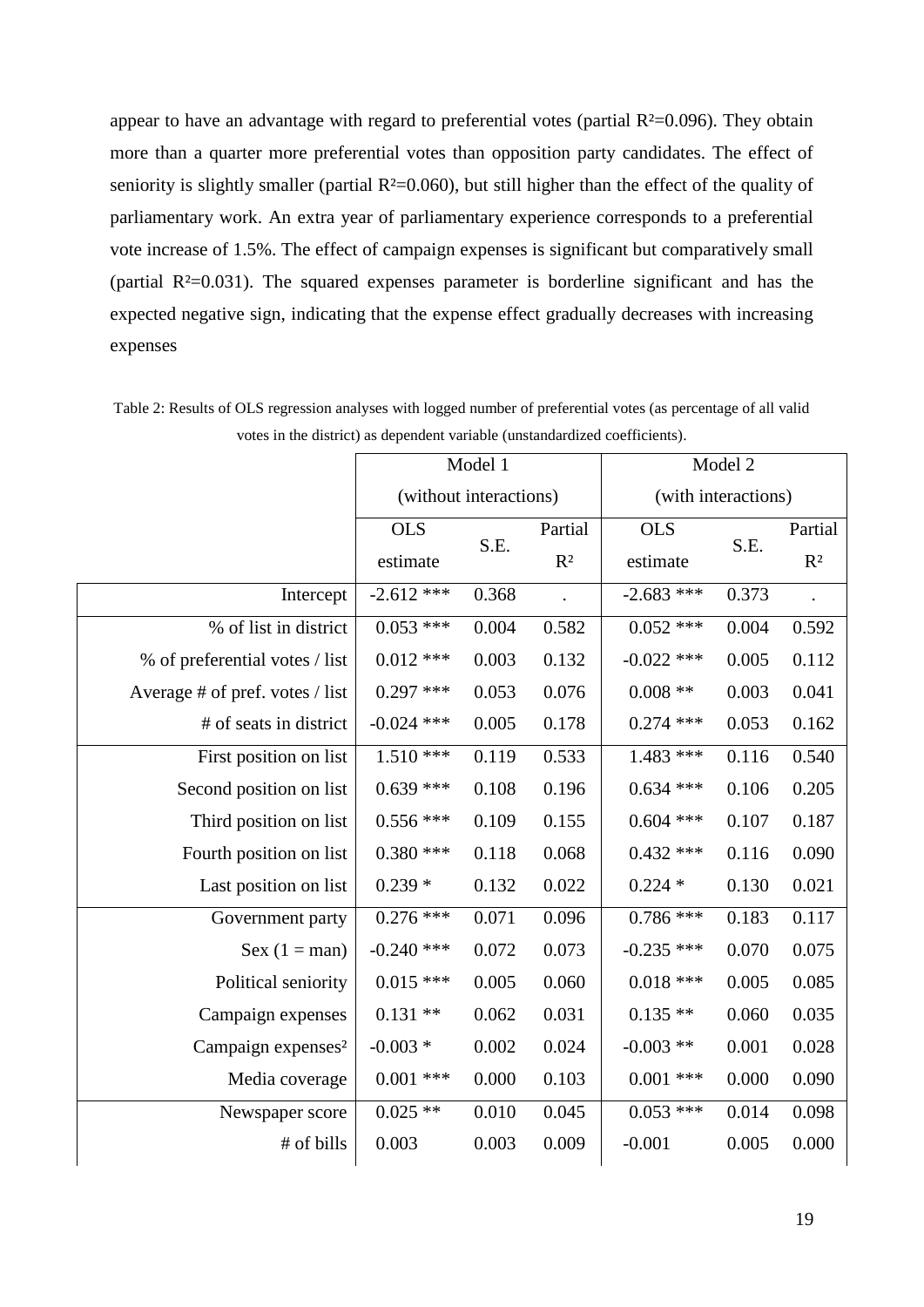| # of questions                    | $-0.001$ | 0.000  | 0.018 | $-0.000$     | 0.001 | 0.005 |
|-----------------------------------|----------|--------|-------|--------------|-------|-------|
| Score * government party          |          |        |       | $-0.054$ *** | 0.019 | 0.055 |
| $#$ of bills $*$ government party |          |        |       | 0.009        | 0.006 | 0.016 |
| # of questions * government party |          |        |       | $-0.001$     | 0.001 | 0.012 |
| Adj. $R^2$ :                      |          | 0.8349 |       | 0.8447       |       |       |
| N:                                |          | 161    |       | 161          |       |       |

The second model in Table 2 also includes the interactions of the three parliamentary work variables with the dummy whether or not a candidate belongs to a government party. Neither of the two interactions with the quantitative aspects of parliamentary work is significant, contrary to what was expected on the basis of Hypotheses 2 and 3. Hence we have to conclude that producing more output as an MP does not lead to more preferential votes, irrespective of whether s/he is from an opposition or a government party.

But the government/opposition variable does appear to make a difference with regard to the quality of parliamentary work. This interaction is significant and, as expected, negative. The parameter is -0.054 which more or less equals the main effect of the score. This implies that belonging to a government party effectively neutralizes the impact of high quality parliamentary work on the number of preferential votes. Thus, as expected on the basis of Hypothesis 4, it are only the opposition MPs who draw an electoral profit from doing a positively assessed job in parliament. It is also noteworthy that taking this interaction into account increases the main effect of the quality of parliamentary work. This now has a partial  $R<sup>2</sup>$  of 0,098, which is comparable to the partial  $R<sup>2</sup>$  of media coverage (0,090).

#### **Conclusion**

Electoral systems across Europe increasingly invite individual candidates to build up a personal reputation and earn personal votes. In this article, we have investigated whether parliamentary activities could be considered as such a personal vote-earning attribute (PVEA). In line with previous studies, we found that parliamentary work in Belgium indeed increases the number of votes of an incumbent MP. Our case study, however, adds two new elements to the existing literature.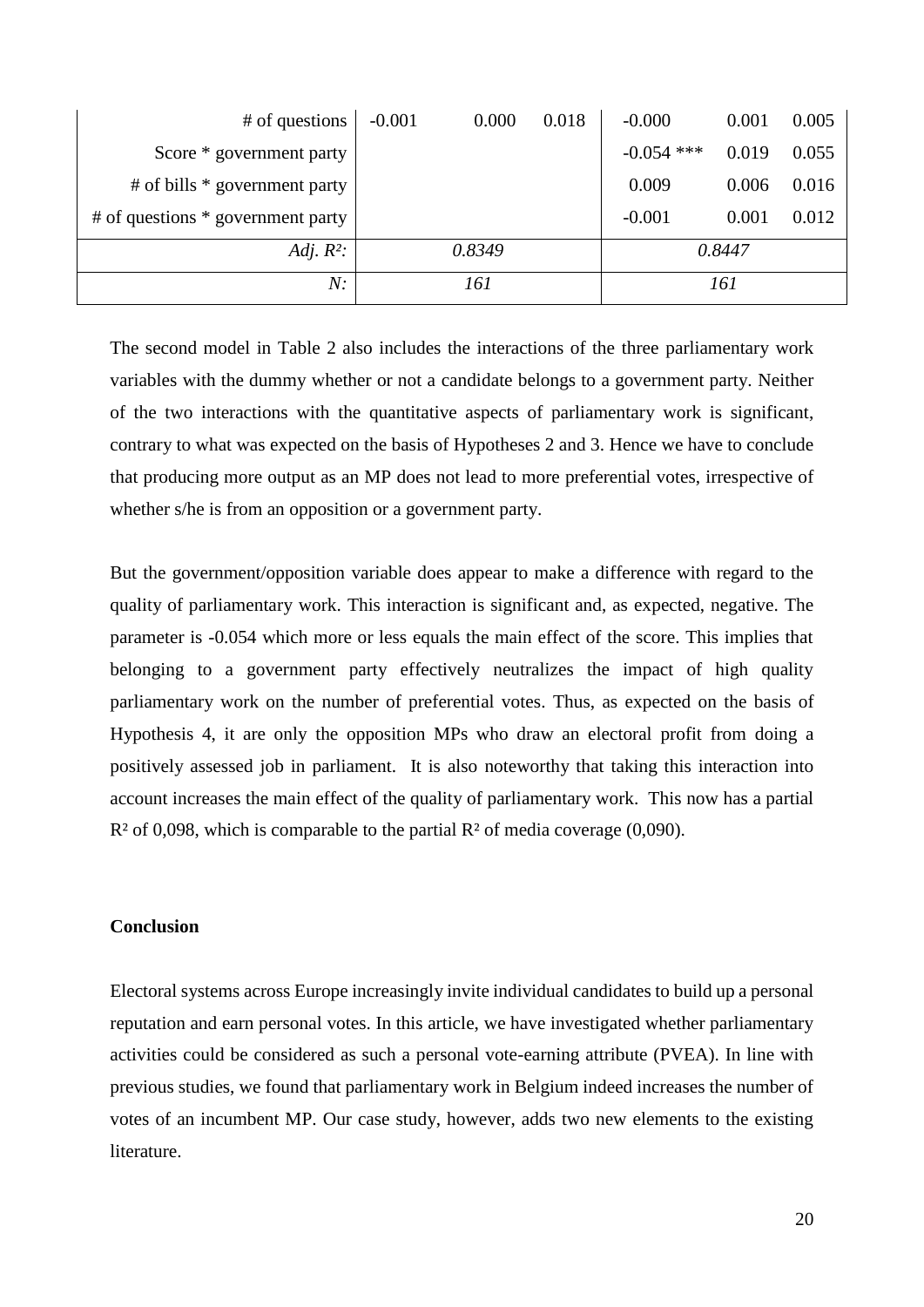First, our results clearly show that it is not so much the quantity of the parliamentary work that matters, but the quality of it. Both the number of initiated bills and the number of questions did only have very marginal effects on the number of votes, but a the scores on a qualitative assessment of their parliamentary work (by experts) had a large and significant effect. Previous studies only focused on quantitative indicators, but our study demonstrates that, where available, a qualitative assessment of parliamentary work does a much better job in explaining variance in preferential votes. For an MP seeking re-election, it is not a good strategy to table as much bills and questions as possible, but to use these selectively in order to have an impact and to get noticed by the media and the voters.

Second, it comes forward from our analysis that the quality of parliamentary work only yields more votes for MPs from opposition parties. MPs from government parties are often held on a leash in parliament in order to safeguard the government majority or are overtrumped by government ministers rendering their parliamentary work less relevant. The government status of an MPs party is, therefore, an important intervening variable when assessing the impact of parliamentary work.

Our findings are also highly relevant for the public debate. European electoral systems are increasingly encouraging candidate-centered competition, but not always without discussion. Electoral reforms that increase personalization seem to be more frequent than reforms that reduce it (Renwick & Pilet, 2016). From a democratic point of view, this is an interesting evolution, as open-list systems decrease the chances that power is concentrated in the hands of a selected party elite. Closed lists give a lot of power to the political parties and their leaders, because ultimately they decide which candidates become elected. An argument in favor of a closed system refers to the possibility to give unknown politicians a chance to become elected. Parties can protect young talented candidates or hard-working backbenchers against voters who are insufficiently able to assess the quality of politicians. Too much emphasis on personal votes would create TV-stars rather than good parliamentarians, it is argued.

The proponents of more openness reject this argument and contend that hard working politicians have a good chance to be re-elected. This article gives empirical support to this view, because it shows that hard work indeed increases the number of preferential votes (at least for MPs from opposition parties). As such, this could be seen as a supporting argument for proponents of more open list systems.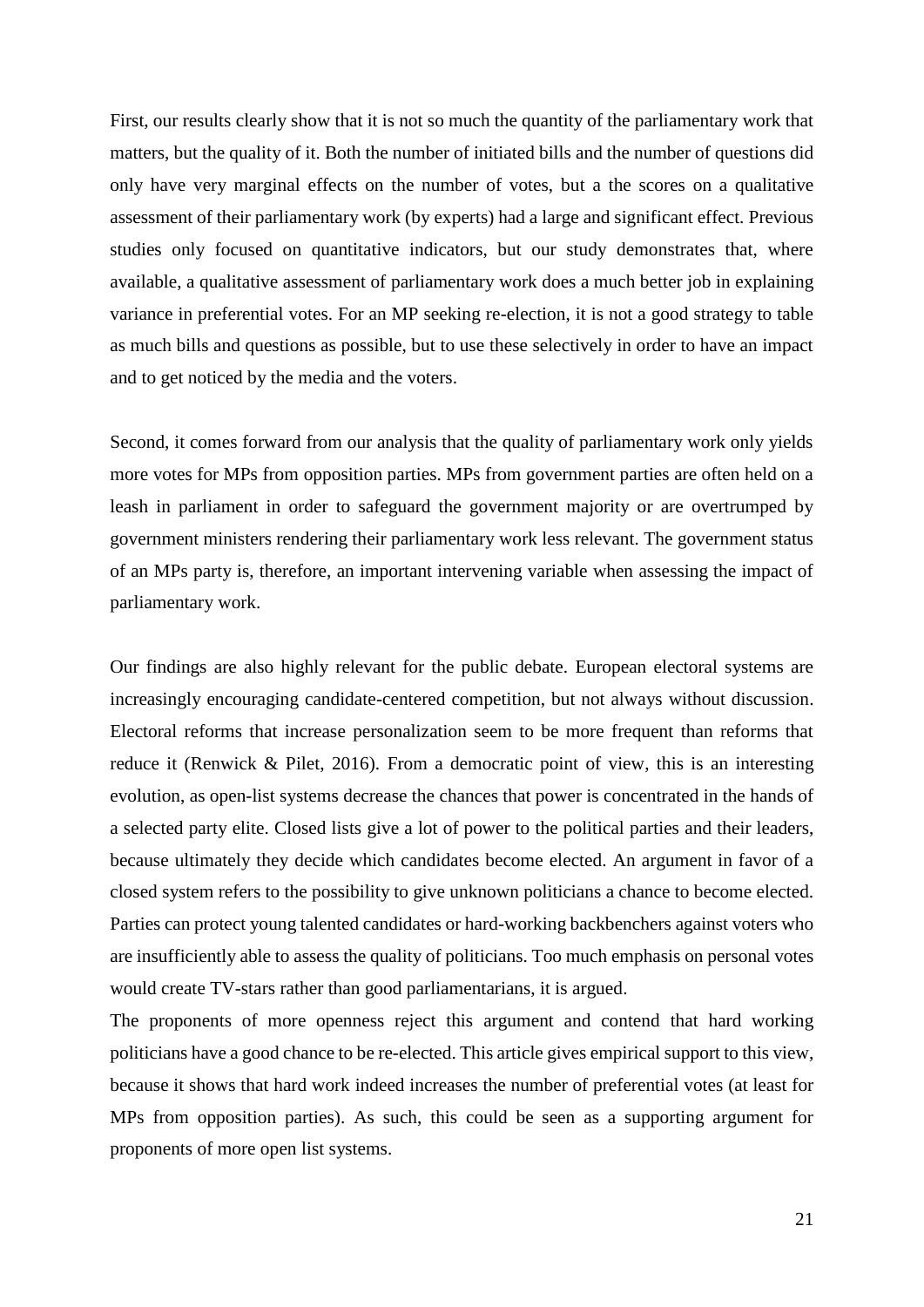## **References**

- André, A., Depauw, S., Shugart, M. S., & Chytilek, R. (2015). Party nomination strategies in flexible-list systems: Do preferential votes matter? *Party Politics*. doi: 10.1177/1354068815610974
- Bailer, S. (2011). People's Voice or Information Pool? The Role of, and Reasons for, Parliamentary Questions in the Swiss Parliament. *The Journal of Legislative Studies*, 17(3), 302-314.
- Balmas, M., Rahat, G., Sheafer, T., & Shenhav, S. R. (2014). Two routes to personalized politics: Centralized and decentralized personalization. *Party Politics,* 20(1), 37-51.
- Bowler, S. (2010). Private Members' Bills in the UK Parliament: Is There an 'Electoral Connection'? *The Journal of Legislative Studies*, 16(4), 476-494.
- Bräuninger, T., Brunner, M., Däubler, T. (2012). Personal vote-seeking in flexible list systems: How electoral incentives shape Belgian MPs' bill initiation behavior. *European Journal of Political Research*, 51(5), 607-645.
- Cain, B.E., Ferejohn, J.A. and Fiorina, M.P. (1984). The District Service Basis of the Personal Vote for U.S. Representatives and British Members of Parliament. *American Political Science Review* 78(1): 110-125.
- Coghil, K., Lewis, C., Steinack, K. (2012). How should elected members learn parliamentary skills: An overview. *Parliamentary Affairs,* 65, 505-519.
- Crisp, B., Olivella, S., Malecki, M., Sher, M. (2013). Vote-earning strategies in flexible list systems: Seats at the price of unity. *Electoral Studies*, 32 (4), 658-669.
- Crisp, B., Olivella, S., Potter, J. Mishler, W. (2014). Elections as instruments for punishing bad representatives and selecting good ones. *Electoral Studies*, 34, 1-15.
- Dandoy, R. (2011). Parliamentary Questions in Belgium: Testing for Party Discipline. *The Journal of Legislative Studies*, 17(3), 315-326.
- De Winter, L. (1996). Party Encroachment on the Executive and Legislative Branch in the Belgian Polity. *Res Publica*, 38(2), 325-352.
- De Winter, L., (2005). Belgium: Empowering Voters or Party Elites. In: Gallagher, M., Mitchell, P. (eds.) (2005). *The Politics of Electoral Systems* (pp. 417-432), Oxford, Oxford University Press.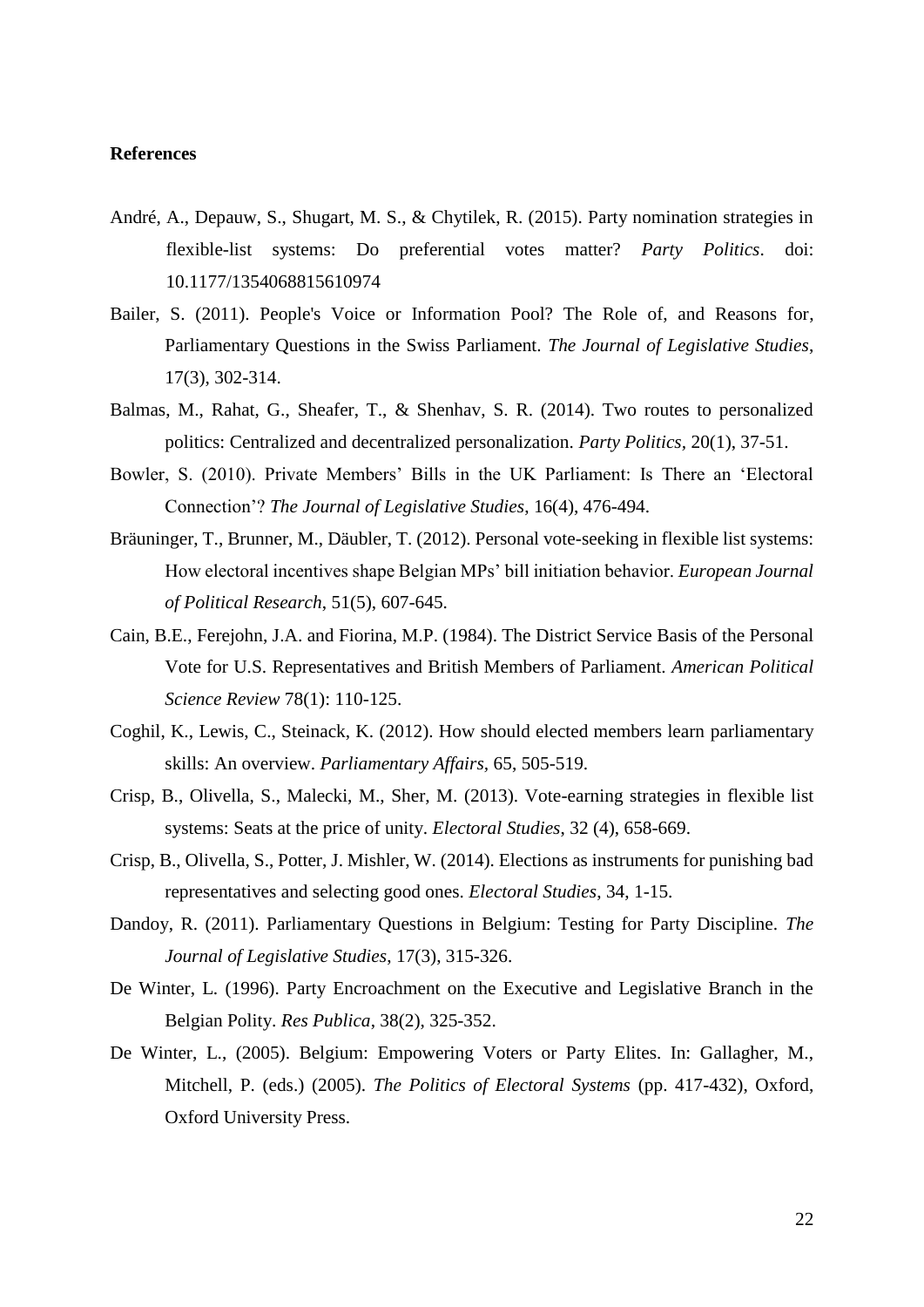- Depauw, S., Martin, S. (2009). Legislative party discipline and cohesion in comparative perspective. In Giannetti, D. & Benoit, K. (eds.), *Intra party politics and coalition governments* (pp. 103-120), London: Routledge.
- Gelman, A., & Hill, J. (2007). *Data Analysis Using Regression and Multilevel/Hierarchical Models*, Cambridge: Cambridge University Press.
- Geys, B., & Heyndels, B. (2003). Influence of 'cognitive sophistication' on ballot layout effects. *Acta Politica*, 38 (4), 295–311.
- Hazan, R. (ed.) (2006). *Cohesion and Discipline in Legislatures*, London: Routledge.
- Karvonen, L. (2010). *The personalization of politics. A study of parliamentary democracies*. Colchester: ECPR Press.
- Lancaster, T.D. and Patterson, W.D. (1990). Comparative Pork Barrel Politics: Perceptions from the West German Bundestag. *Comparative Political Studies*, 22(4): 458–77
- Lazardeux, S. (2005). Une question écrite, pour quoi faire? The causes of the production of written questions in the French Assmblée Nationale. *French Politics,* 3(3), 258-281.
- Lewis-Beck, M.S. & Stegmaier, M. (2007). Economic models of voting. In R. Dalton & H.-D. Klingemann (eds.), *The Oxford Handbook of Political Behavior* (pp. 518–537). Oxford: Oxford University Press.
- Longley, L. & Hazan, R. (2000). On the uneasy, delicate, yet necessary relationships between parliamentary members and leaders. In L. Longley & R. Hazan (eds.), *The uneasy relationship between parliamentary members and leaders* (pp. 1-22). London: Frank Cass.
- Maddens, B., & Put, G. (2013). Office effects and campaign spending in a semi-open list PR system: The Belgian/Flemish federal and regional elections 1999–2010, Electoral Studies, 32 (4), 852-863.
- Maddens, B., Smulders, J., Wolfs, W. & Weekers, K. (2015). *Partij- en campagnefinanciering in België en de Europese Unie*, Leuven: Acco.
- Maddens, B., Wauters, B., Noppe, J., & Fiers, S. (2006). Effects of Campaign Spending in an Open List PR System: The 2003 Legislative Elections in Flanders/Belgium, *West European Politics*, 29 (1), 161-168.
- Mariën, S., Wauters, B., & Schouteden, A. (forthcoming). Voting for Women in Belgium's Flexible List System. *Politics & Gender*.
- Martin, L. & Vanberg, G. (2011). *Parliaments and Coalitions: The Role of Legislative Institutions in Multiparty Governance*. Oxford: Oxford University Press
- Mayhew, D. (1974). *The Electoral Connection*. New Haven: Yale University Press.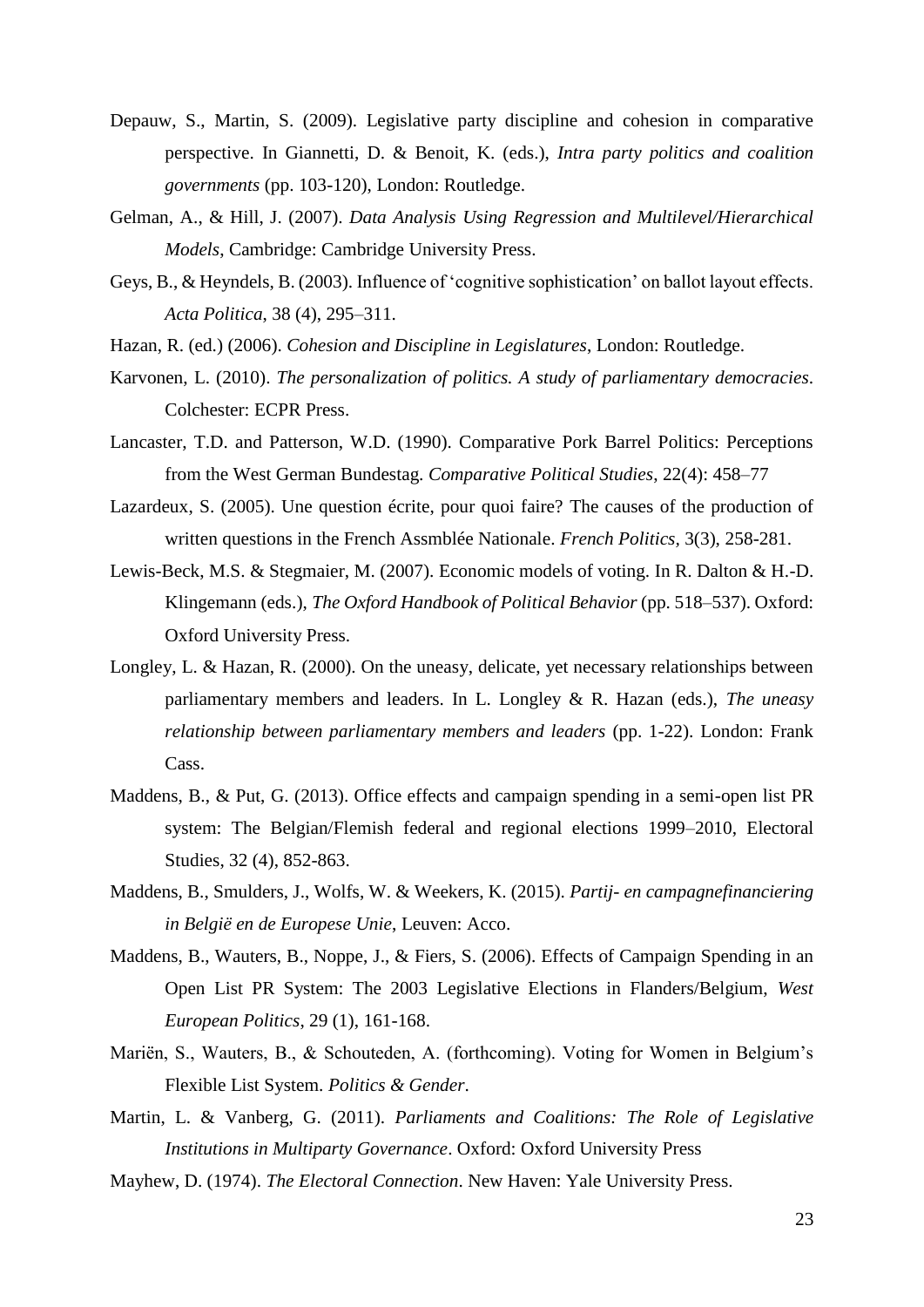- McDermott, M.L. (2009). Voting for myself: Candidate and voter group associations over time. *[Electoral Studies](http://www.sciencedirect.com/science/journal/02613794)*, [28\(4\)](http://www.sciencedirect.com/science?_ob=PublicationURL&_tockey=%23TOC%235904%232009%23999719995%231558234%23FLA%23&_cdi=5904&_pubType=J&view=c&_auth=y&_acct=C000050221&_version=1&_urlVersion=0&_userid=10&md5=2ae1c2e39af1f27854af57113f521b8a), pp. 606-614.
- McElroy, G., and Marsh, M. (2010). Candidate Gender and Voter Choice: Analysis from a Multimember Preferential Voting System. *Political Research Quarterly* 63 (4): 822–33.
- Navarro, J. (2010). Le travail parlementaire, un investissement payant ? Les élections européennes comme évaluation rétrospective du bilandes députés sortants. *Revue Internationale de Politique Comparée*, 17(4), 141-60.
- Navarro, J. (2012). *Does Hard Work Pay Off? Incumbency, Parliamentary Performance and the Selection of Candidates for European Parliament Elections*. Paper presented at Inaugural General Conference of the ECPR Standing Group on Parliaments "Parliaments in Changing Time", Dublin, June 24-27<sup>th</sup>.
- Norton, P. (2008). Making sense of opposition. *The Journal Of Legislative Studies*, 14 (1-2), 236-250.
- Palda, F. (1994). Desirability and effects of campaign spending limits. *Crime, Law and Social Change*, 21 (4), 295–317.
- Patzelt, W. (2000). What can an individual MP do in German parliamentary Politics. In L. Longley & R. Hazan (eds.), *The uneasy relationship between parliamentary members and leaders* (pp. 23-52). London: Frank Cass.
- Pitkin, H. (1967). *The concept of representation*. Berkeley: University of California Press.
- Put, G. & Maddens, B. (2015). The Effect of Municipality Size and Local Office on the Electoral Success of Belgian/Flemish Election Candidates: A Multilevel Analysis. *Government and Opposition*, 50 (4), 607-628.
- Rahat, G., & Sheafer, T. (2007). The Personalization(s) of Politics: Israel, 1949–2003. *Political Communication, 24*(1), 65-80.
- Rasch, B. (2009). Opposition Parties, Electoral Incentives and the Control of Government Ministers: Parliamentary Questioning in Norway. In S. Ganghof, C. Hönnige & C. Stecker (eds.), *Parlamente, Agendasetzung und Vetospieler. Festschrift für Herbert Döring* (pp. 199-214)*.* Wiesbaden: VS Verlag für Sozialwissenschaften.
- Renwick, A., & Pilet, JB. (2016 forthcoming) *Faces on the Ballot. The Personalization of Electoral Systems in Europe*. Oxford: Oxford University Press.
- Renwick, A., Pilet, J.B. (2015). *Faces on the Ballot. The personalization of electoral systems in Europe*. Oxford: Oxford University Press.